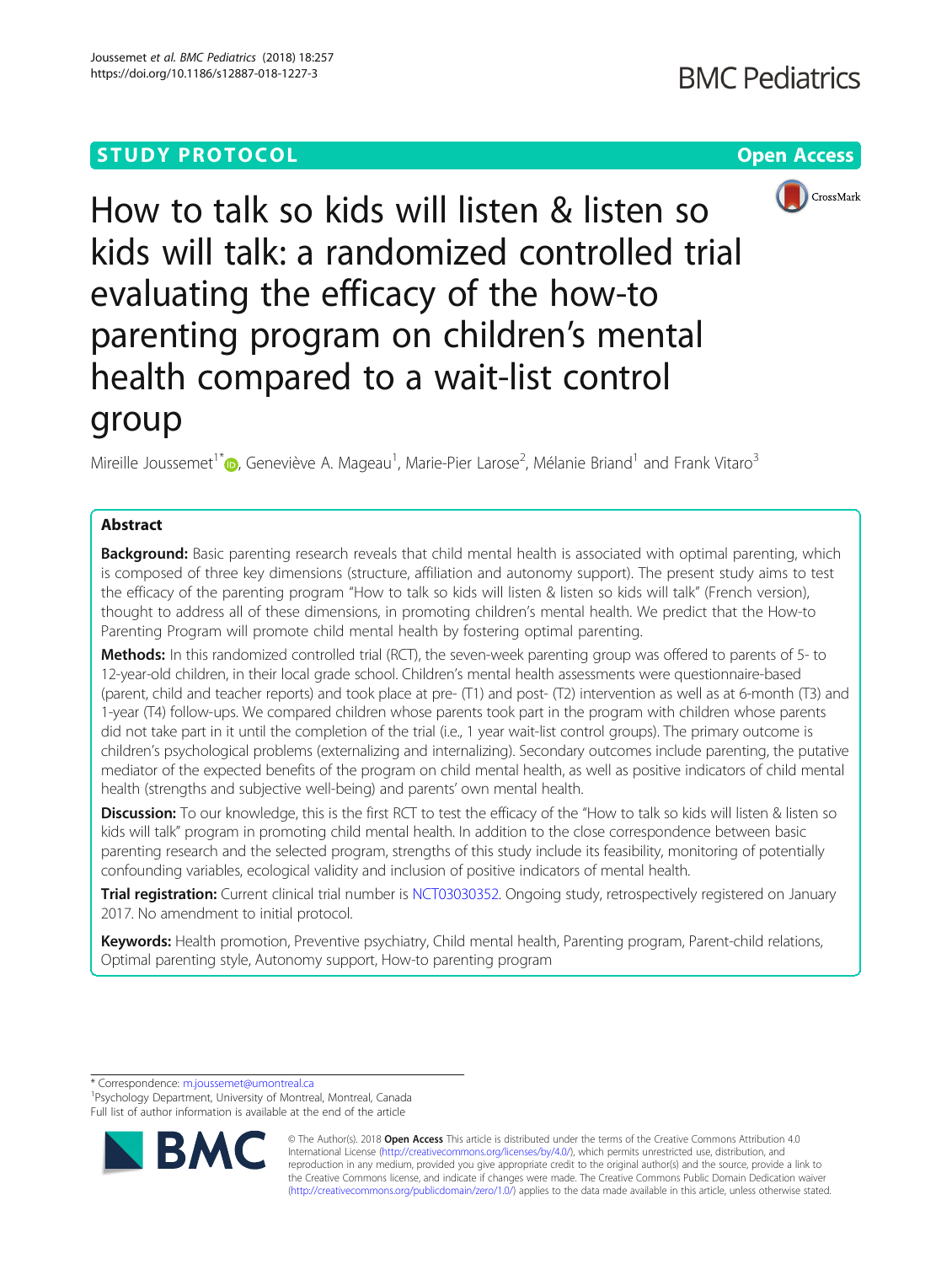# Background

Parents are not only the individuals who care the most about their children's development and well-being, they are also a main determinant of these outcomes. Indeed, among environmental factors, parenting quality is the most widely accepted predictor of children's mental health [[1\]](#page-14-0). The goal of the present study is to promote children's mental health by fostering optimal parenting.

Mental health can be defined as the absence of psychological problems and the presence of strengths and well-being  $[2-4]$  $[2-4]$  $[2-4]$  $[2-4]$ . First, there are two broad categories of psychological problems during childhood: externalizing (E) and internalizing (I) problems [\[5](#page-14-0), [6\]](#page-14-0). Children with E problems (e.g., opposition, aggression) display undercontrolled behaviors [[7](#page-14-0), [8](#page-14-0)], lack self-regulation, and direct their negative emotions against others [[7\]](#page-14-0). In contrast, children with I problems (e.g., anxiety, depression) display overcontrolled behaviors [\[6](#page-14-0), [9](#page-14-0), [10\]](#page-14-0), have overly rigid self-regulation, and direct their negative emotions toward themselves [[11](#page-14-0)]. Developing self-regulation (absence of E problems) that is devoid of rigidity and ill-being (absence of I problems) is thus at the root of child mental health. Second, in order to gain a complete account of children's mental health, it is essential to consider children's socio-emotional strengths and well-being in addition to their psychological problems [\[3,](#page-14-0) [12](#page-14-0), [13\]](#page-14-0). Examples of positive indicators of mental health include positive indicators of emotional and behavioral self-regulation (e.g., frustration tolerance, prosocial behaviors) as well as indicators of subjective well-being (e.g., life satisfaction, social skills).

Given the vast influence that parents have on their children's mental health [[1](#page-14-0), [14\]](#page-14-0), parenting training has been proposed as an effective way to prevent and even treat child psychopathology [[15,](#page-14-0) [16](#page-14-0)]. The vast majority of parenting programs target families in which children already display problems (mostly E) or are at risk of doing so (i.e., indicated or selected prevention strategies) and focus on children's behaviors [[17](#page-14-0)]. There has been relatively less attention paid to the promotion of child mental health (universal prevention strategy). The present study offers the opportunity for parents of the general population to improve their parenting style and, in turn, promote their children's mental health. Parenting programs targeting the parenting style (rather than children's behaviors) should be best-suited for the universal promotion of child mental health.

Research in developmental psychology has shown that optimal parenting is composed of three key dimensions, namely structure, affiliation and autonomy support [[18](#page-14-0), [19\]](#page-14-0). Affiliation, the opposite of hostility and rejection, refers to warmth, care and acceptance  $[20, 21]$  $[20, 21]$  $[20, 21]$  $[20, 21]$  $[20, 21]$ . Structure, the opposite of permissiveness, refers to clear and consistent expectations and consequences [[22](#page-14-0), [23](#page-14-0)]. Finally, autonomy support (AS) is the opposite of controlling parenting [\[18](#page-14-0), [24](#page-14-0)]. It refers to consideration and respect for children's own ideas, feelings, and initiatives [[25,](#page-14-0) [26\]](#page-14-0). When making requests, AS has been operationally defined as the provision of empathy, rationale, choice and non-controlling language [[27\]](#page-14-0).

Parental AS is a powerful determinant of children's mental health and well-being [[28\]](#page-14-0). AS predicts a host of positive child outcomes even after accounting for the effects of other positive parenting dimensions [[29](#page-14-0)–[31](#page-15-0)]. Importantly, a meta-analysis [\[32](#page-15-0)] reveals that empathy (e.g., empathic listening, following child's interest), a key component of AS, is one of the most active ingredients in successful parenting training, along with positive interactions and consistent responding. In sum, motivation and parenting research suggests that AS, along with affiliation and structure, should be an integral part of any parenting program aiming to improve parenting. The goal of the present study is to assess the impact of a parenting program that adopts this broader scope and teaches all three dimensions of the optimal parenting style on children's mental health.

While most parenting programs target structure and affiliation [\[15](#page-14-0), [33](#page-15-0)–[35\]](#page-15-0), one program in particular, "How to talk so kids will listen & listen so kids will talk" [[36](#page-15-0)] (called the How-to Parenting Program herein) truly addresses all three key dimensions of optimal parenting by incorporating AS practices in a vast array of daily situations. This program stems from parenting groups led by the child psychologist Haim Ginott (1922–1973) whose writings [[37](#page-15-0)–[39](#page-15-0)] inspired the operational definition of AS (Koestner et al., 1984). We thus assessed the efficacy of this parenting program because it addresses all three key dimensions of optimal parenting and truly captures the essence of AS.

Faber and Mazlish wrote the "How to talk so kids will listen & listen so kids will talk" book [[40](#page-15-0)] in 1980 to help other parents by sharing the knowledge they had gained by taking part in parenting groups led by Ginott. Originally written in English, this book has been translated in more than 20 languages and remains a best-selling parenting book. The wide dissemination of this program represents another reason for its assessment, which we considered a social and ethical imperative. We thus formed partnerships with local grade schools to implement and assess the How-to Parenting Program.

# How-to parenting program **Overview**

"How to talk so kids will listen & listen so kids will talk" is a book [\[40\]](#page-15-0) and a group workshop [\[36](#page-15-0)]. The latter is available in an audio (CD) and video (DVD) format. Through these recordings, its authors present the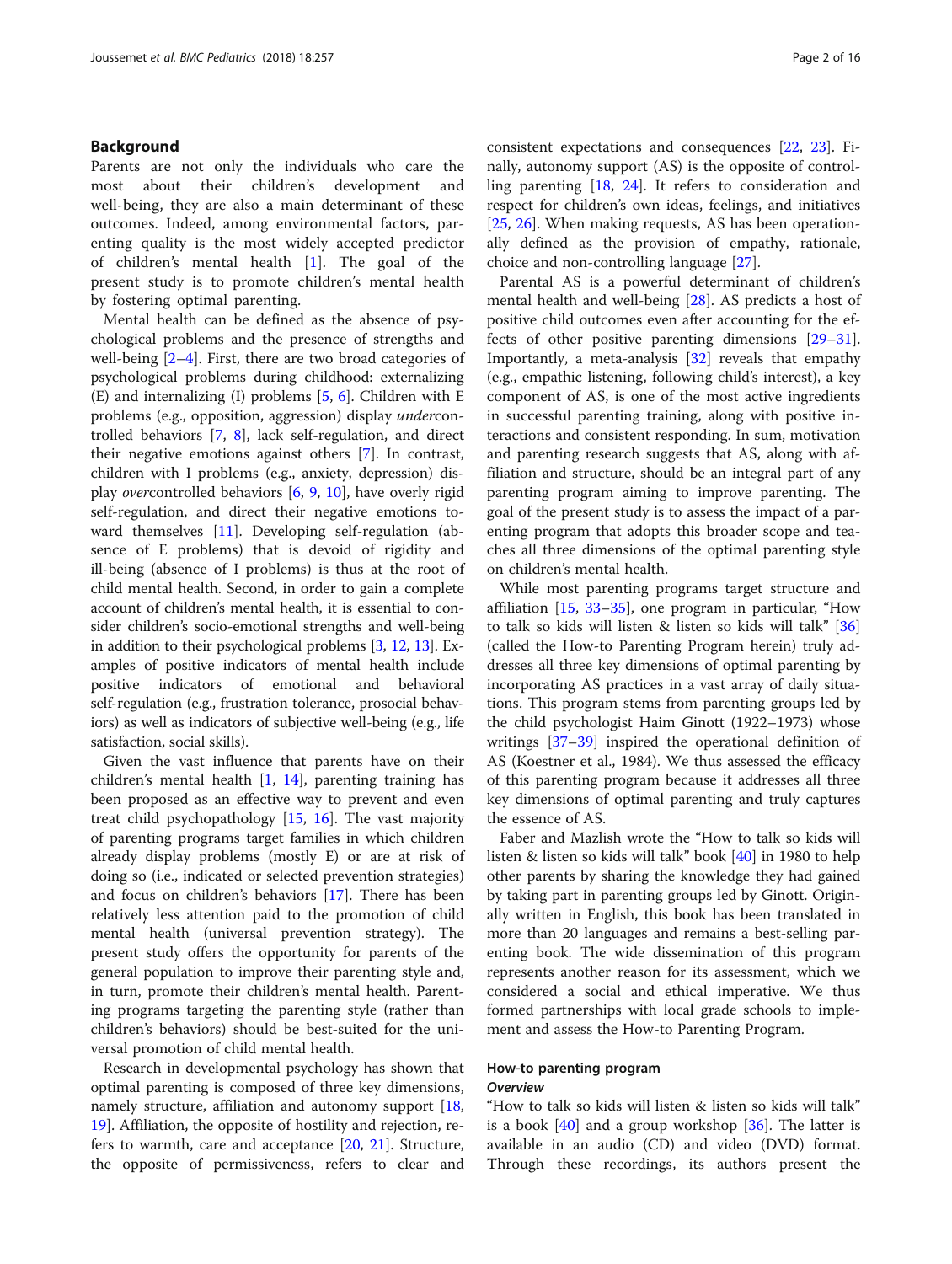parenting skills to participants and provide specific instructions as to when to play the CD/DVD, pause it, complete exercises and have open discussions. The audio and video formats are designed to allow any group of parents to receive training since the designated leader does not need training or certification.

### **Content**

The program's main themes and skills are summarized in Table [1,](#page-3-0) along with examples. In our view, the three key dimensions of the optimal parenting style are addressed through these skills, which are depicted in common daily family situations. First, many of the How-to Parenting Program's skills utilize AS. Empathy, a key component of AS, is foundational in this program (chapter 1). In addition, parents learn how to encourage and support children's initiatives and agentic functioning (chapter 4) and how to avoid confining them in certain roles (chapter 6). This open, informational, considerate and flexible style perfectly matches the definition of parental AS and allows it manifestation in a wide range of daily situations.

Second, the How-to Parenting Program addresses structure and teaches parents how to provide it. A key distinction is made between children's emotions and behaviors, by stating that whereas all feelings can be accepted, not all behaviors should be [[39\]](#page-15-0). Parents learn how to communicate their expectations (chapter 2), follow through with logical consequences (e.g., make amends; chapter 3), use problem-solving for recurrent problems (chapter 3) and give feedback (chapter 4). These skills are coherent with the provision of clear and consistent rules, expectations and consequences inherent in the dimension of parental structure [\[22](#page-14-0)] and help parents guide and limit their children's behaviors.

Third, affiliation is pervasive in the How-to Parenting Program (chapters 1 to 6), as creating and maintaining a positive parent-child relationship is at the heart of this program. Rather than using incentives, or contingent attention/regard, this material targets the way parents communicate with their children, which, in turn, can strengthen (vs. erode) the relationship. Parents thus learn skills that help them listen more empathically and respond to their children in a way that conveys their unconditional acceptance. With its broad scope and its concrete skills, the How-to Parenting Program should be beneficial by promoting a parenting style shown to foster children's mental health.

### Pilot study

As a preliminary step in testing this hypothesis, we conducted a pilot study using a pre-post intervention

design. After gaining permission from Faber and Mazlish (personal communication, September 2007), we offered the How-to Parenting Program to 11 groups of parents  $(N = 93)$  in their grade schools [[41](#page-15-0)]. Attendance was high, as 85% of parents attended six to eight of the eight sessions offered. Most parents completed their questionnaires even though there was no compensation in this study. Attrition rates were of 10, 39 and 48% at post-intervention, 6-month and 1-year follow-ups, respectively. When two independent coders evaluated audiotaped material, the average content fidelity score was 85%, with an inter-rater reliability of 91% [[42](#page-15-0)].

Results of this pilot study showed that after having taken part in the How-to Parenting Program, parents provided more structure, AS and affiliation than before [[41\]](#page-15-0). We also found that children's mental health at post-intervention was better than at pre-intervention and that these improvements, moderate to large in size, were still present 6 and 12 months later [\[43](#page-15-0)].

Although these results are promising, the lack of a comparison group did not allow for an adequate control of the impact of the passage of time on the outcome variables. We thus designed a randomized controlled trial (RCT) with a wait-list control group. We favored a wait-list control group to assess the absolute (vs. relative) efficacy of How-to Parenting Program because this type of control group should facilitate the comparison of the effects of the How-to program to the ones obtained for other programs (using Cohen's d) on comparable measures. Indeed, most (83.1%) parenting programs are evaluated using a wait-list control group [\[32\]](#page-15-0).

# The Present Study **Objectives**

The aim of the present study was thus to test the efficacy of the How-to Parenting Program (French version) on children's mental health. Specifically, we aimed to assess whether this parenting program would not only foster decreases in children's E and I problems but also increases in children's strengths and subjective well-being.

### Design

To reach these objectives, we used a prospective, superiority RCT with two parallel arms comparing children whose parents took part in the French How-to Parenting Program with children whose parents did not take part in the parenting program until the completion of the trial (i.e., one year wait-list control groups). We planned to use four waves of recruitment. Questionnaire-based assessments took place at pre- (T1) and post- (T2) intervention as well as at 6-month (T3) and 1-year (T4) follow-ups.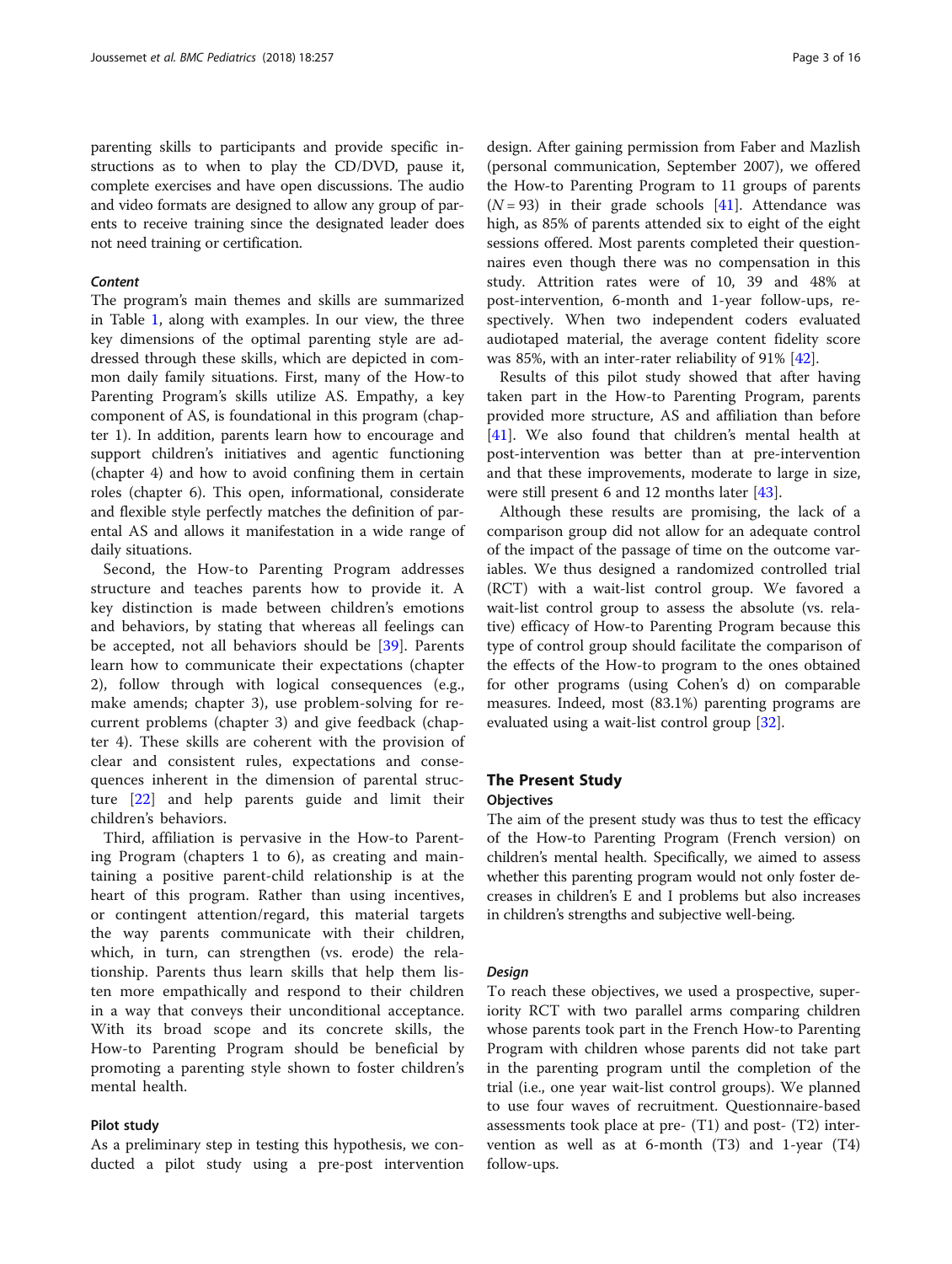# <span id="page-3-0"></span>Table 1 Skills Taught in the How-to Parenting Program

| Session/Chapter title |                                                                   | <b>Skills</b>                                                                                                                                                                            | Examples                                                                                                                               |  |  |  |
|-----------------------|-------------------------------------------------------------------|------------------------------------------------------------------------------------------------------------------------------------------------------------------------------------------|----------------------------------------------------------------------------------------------------------------------------------------|--|--|--|
|                       | Session 1/ Helping children deal<br>Chapter 1 with their feelings | - Listen to him/her with full attention;                                                                                                                                                 | Look at the child when s/he speaks.                                                                                                    |  |  |  |
|                       |                                                                   | - Acknowledge with a word, and/or<br>a sound;                                                                                                                                            | "Oh"; "Hm"                                                                                                                             |  |  |  |
|                       |                                                                   | - Try to name the child's feeling;                                                                                                                                                       | "That can feel scary"                                                                                                                  |  |  |  |
|                       |                                                                   | - Give him/her what s/he desires in<br>fantasy.                                                                                                                                          | "I wish I could make a snack appear for you right now"                                                                                 |  |  |  |
| Session 2/ Engaging   | Chapter 2 cooperation                                             | - Describe what the problem is;                                                                                                                                                          | "There are boots in the middle of the hallway"                                                                                         |  |  |  |
|                       |                                                                   | - Provide some more information;                                                                                                                                                         | "It's hard to walk when boots are blocking the way and wetting the floor"                                                              |  |  |  |
|                       |                                                                   | - Remind the child with just one word;                                                                                                                                                   | "Kids, the boots"                                                                                                                      |  |  |  |
|                       |                                                                   | - Express your own feelings without<br>attacking the child's character;                                                                                                                  | "I feel irritated when I come back home and can't walk in the hallway"                                                                 |  |  |  |
|                       |                                                                   | - Write a note.                                                                                                                                                                          | "Please bring us back on our rack" (signed: your boots)                                                                                |  |  |  |
|                       | Session 3/ Alternatives to<br>Chapter 3 punishments               | - Express own feelings without<br>attacking the child's character;                                                                                                                       | "I don't like to see food residues on the couch"                                                                                       |  |  |  |
|                       |                                                                   | - State your expectation;                                                                                                                                                                | "I expect eating to take place in the kitchen"                                                                                         |  |  |  |
|                       |                                                                   | - Show him/her how to make amends:                                                                                                                                                       | "This couch needs to be cleaned. Here's a wet sponge with some soap on it"                                                             |  |  |  |
|                       |                                                                   | - Give him/her two options;                                                                                                                                                              | "You can either eat your snack in the kitchen before watching TV or watch<br>TV without a snack"                                       |  |  |  |
|                       |                                                                   | - Take action if needed;                                                                                                                                                                 | After giving options (see above), take away the snack.                                                                                 |  |  |  |
|                       |                                                                   | - Problem-solve with child.                                                                                                                                                              | Acknowledge child's feelings; Express yours; Brainstorm (write child's ideas<br>and your own); Select one idea, Plan and implement it. |  |  |  |
|                       | Session 4/ Encouraging<br>Chapter 4 autonomy                      | - Let him/her decide:                                                                                                                                                                    | "Do you want the blue or the red shirt?"                                                                                               |  |  |  |
|                       |                                                                   | - Respect the child's struggle;                                                                                                                                                          | "Pouring milk in a glass can be tricky, sometimes it helps to use a wide glass"                                                        |  |  |  |
|                       |                                                                   | - Limit the number of your questions;                                                                                                                                                    | Let child talk about his/her day when s/he wants to.                                                                                   |  |  |  |
|                       |                                                                   | - Don't rush to answer his/her<br>questions;                                                                                                                                             | "Interesting, why do you think kids lose their teeth?"                                                                                 |  |  |  |
|                       |                                                                   | - Promote some outside resources;                                                                                                                                                        | "I wonder what the dentist would say"                                                                                                  |  |  |  |
|                       |                                                                   | - Don't take away the child's hope.                                                                                                                                                      | "An astronaut! What an interesting career."                                                                                            |  |  |  |
| Chapter 5             | Session 5/ Descriptive praise                                     | - Describe the child's behavior or<br>accomplishment;                                                                                                                                    | "I see toys on their shelf"                                                                                                            |  |  |  |
|                       |                                                                   | - Describe own feelings;                                                                                                                                                                 | "It feels good to sit on the couch easily"                                                                                             |  |  |  |
|                       |                                                                   | - Summarize the child's behavior<br>with a noun.                                                                                                                                         | "That's what I call organization"                                                                                                      |  |  |  |
|                       | Session 6/ Freeing children from<br>Chapter 6 playing roles       |                                                                                                                                                                                          | Example: the "sore loser"                                                                                                              |  |  |  |
|                       |                                                                   | - Notice counter role behavior from<br>the child;                                                                                                                                        | "You shook the winner's hand"                                                                                                          |  |  |  |
|                       |                                                                   | - Provide him/her with counter role<br>opportunities;                                                                                                                                    | "Let's play a game of "                                                                                                                |  |  |  |
|                       |                                                                   | - Let the child overhear positive<br>comments;                                                                                                                                           | "Suzie congratulated me when"                                                                                                          |  |  |  |
|                       |                                                                   | - Model appropriate behavior;                                                                                                                                                            | "Congratulations for winning this game!"                                                                                               |  |  |  |
|                       |                                                                   | - Recall one of the child's counter<br>role behavior in the past;                                                                                                                        | "I remember when you congratulated me for winning at "                                                                                 |  |  |  |
|                       |                                                                   | - If s/he reverts to an old role, state<br>your feeling and expectation.                                                                                                                 | "I expect you to congratulate the winner after a match"                                                                                |  |  |  |
| Session 7             | Integration                                                       | Open, guided discussion;<br>Activity about managing typical parent-child interactions by integrating various skills;<br>Description of participants' accomplishments in learning skills. |                                                                                                                                        |  |  |  |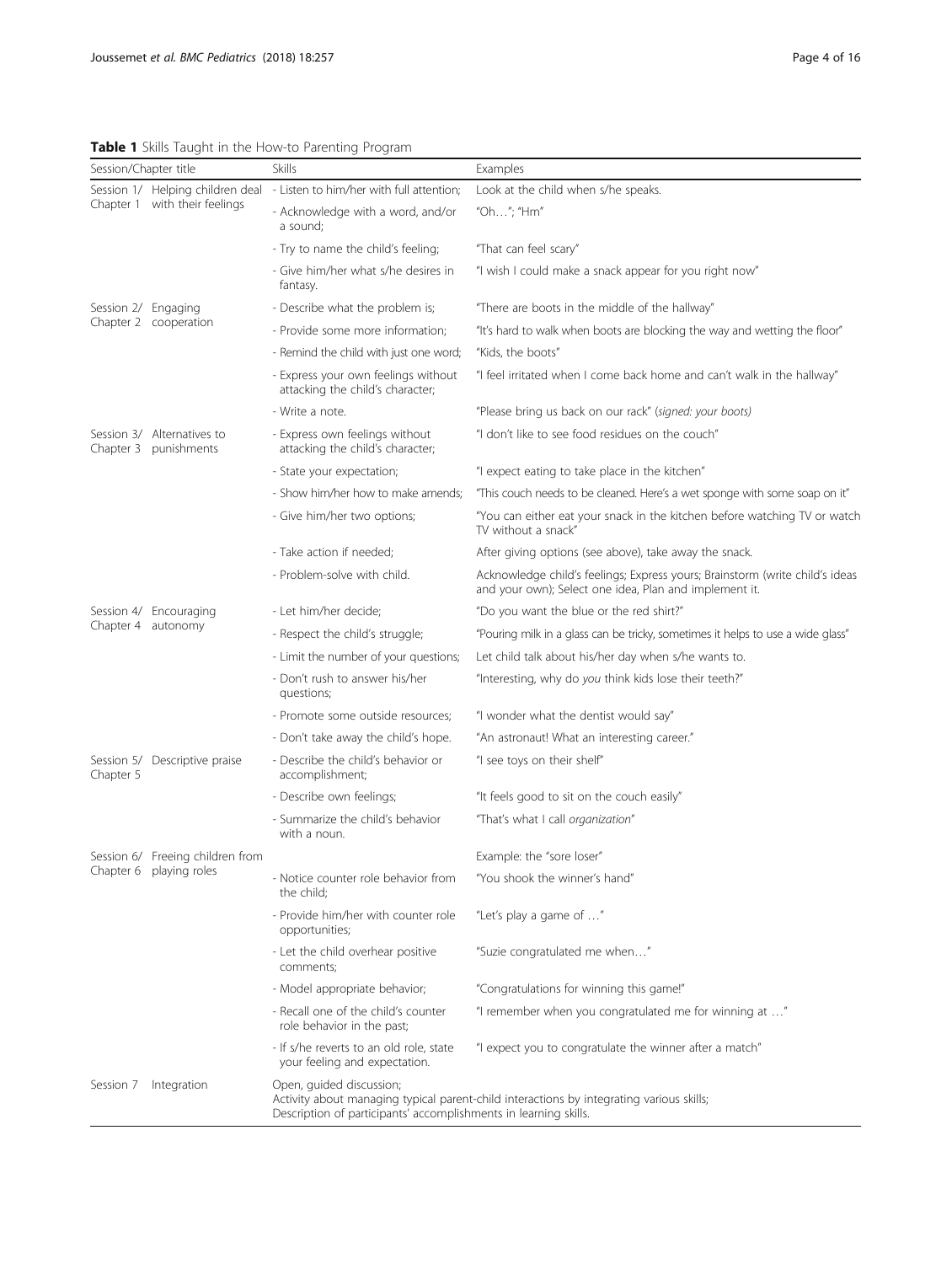# Primary hypothesis

We expected that children of parents in experimental groups would experience fewer parent-reported I and E psychological problems over time whereas children of parents on the wait-list would not show improvements during that year (i.e., stable or increasing psychological problems).

### Secondary hypotheses

We also expected that children of parents assigned to experimental groups would experience decreases in teacher-rated E and I problems as well as increases in teacher-rated strengths and in child-reported well-being over time, whereas children whose parents were on the wait-list would not show such improvements during that year (i.e., stable or increasing psychological problems; stable or decreasing strengths and well-being).

We also expected that parents assigned to experimental groups would show improvements in parenting over time (i.e., increases in parental affiliation, structure and AS), whereas parents in control groups would not show such improvements (i.e., stable or declining parenting quality) during that year. Lastly, parents assigned to experimental groups were expected to experience improvements in their own mental health (decreases in symptoms and increases in well-being) compared to parents in control groups who would not show such improvements over time (i.e., stable or declining parental mental health). Based on parenting and motivation research, we also expected that increases in parental affiliation, structure and AS would mediate the expected improvements in children's mental health.

# Methods

### Participants

The present study took place in public grade schools in the greater Montreal area, in the province of Quebec (Canada). Adopting a universal approach, the How-to Parenting Program was offered to all parents of recruited grade schools.

Assessments were made by participating parents, their participating child and the child's teachers. Teacher reports were collected to test the generalization of the program's impact (children's improved mental health at school) and to gather reports from blind participants, thereby reducing social desirability attached to parent reports. Inclusion criteria for parents were: having at least one child attending a participating grade school, aged between 5 and 12 years old. Inclusion criteria for teachers were: currently teaching a child whose parent participates in the study and who consented to their targeted child's teacher's participation. Inclusion criteria for children were: being 8 years or older and having parental consent. Exclusion criteria for all were: inability to communicate in French.

For parents who had more than one child attending grade school, we guided them in identifying their "targeted" (i.e., participating) child. To avoid any bias that could be introduced by letting parents choose the targeted child themselves, we asked parents to select the child who was 8 years or older. If parents had more than one child over 8 years old, we asked them to select their child closest to 9 years of age. Similarly, if parents had more than one child under 8 years old, they were also asked to select the child closest to 9 years of age.

### Intervention

### How-to parenting Program's general format

Seven weekly sessions took place at children's grade schools, from 7 to 9:30 p.m. The French version of the "How to talk so kids will listen & listen so kids will talk" workshop was offered by two trained group facilitators (this version is manualized; verbatim is based on the English audio format [\[44](#page-15-0)]). The workshop closely matches the book: the first six sessions cover the first six chapters and the last session is a general, integrative overview. Parents can learn an average of five skills per week during the six topical sessions. A common feature throughout the various communication skills is the use of an informational (vs. evaluative) style that doesn't target the child's character. Indeed, whether praise is given or a problem is described, parents are invited to focus on the task (e.g., "I see books back on their shelves and toys in their box!"), refraining from alluding to the child's character or worth (e.g., "You are such a good girl").

During the first session, the "rules of conduct" (e.g., confidentiality) are presented, and parents are invited to introduce themselves briefly by talking about what surprised them in their parenting role. This introduction is meant to address parents' motivation by eliciting their wishes and expectations, which in turn predicts successful behavioral change.

Through sessions 1 to 6, a total of 30 skills are taught. Every session begins with a discussion about the previous week's homework (except in session 1). Facilitators devote up to 30 min to welcome and listen to parents' account of their new skill implementation, whether it seemed successful or not. Next, the main theme is introduced with a perspective-taking exercise. Parents are first placed in "children's shoes" by listening to typical comments/requests that children often hear and they are then encouraged to describe how they feel. The presentation of alternative communication skills follows, illustrated in comic strips. The rest of the session is composed of various exercises, allowing parents to practice each skill. Most exercises are role-playing activities,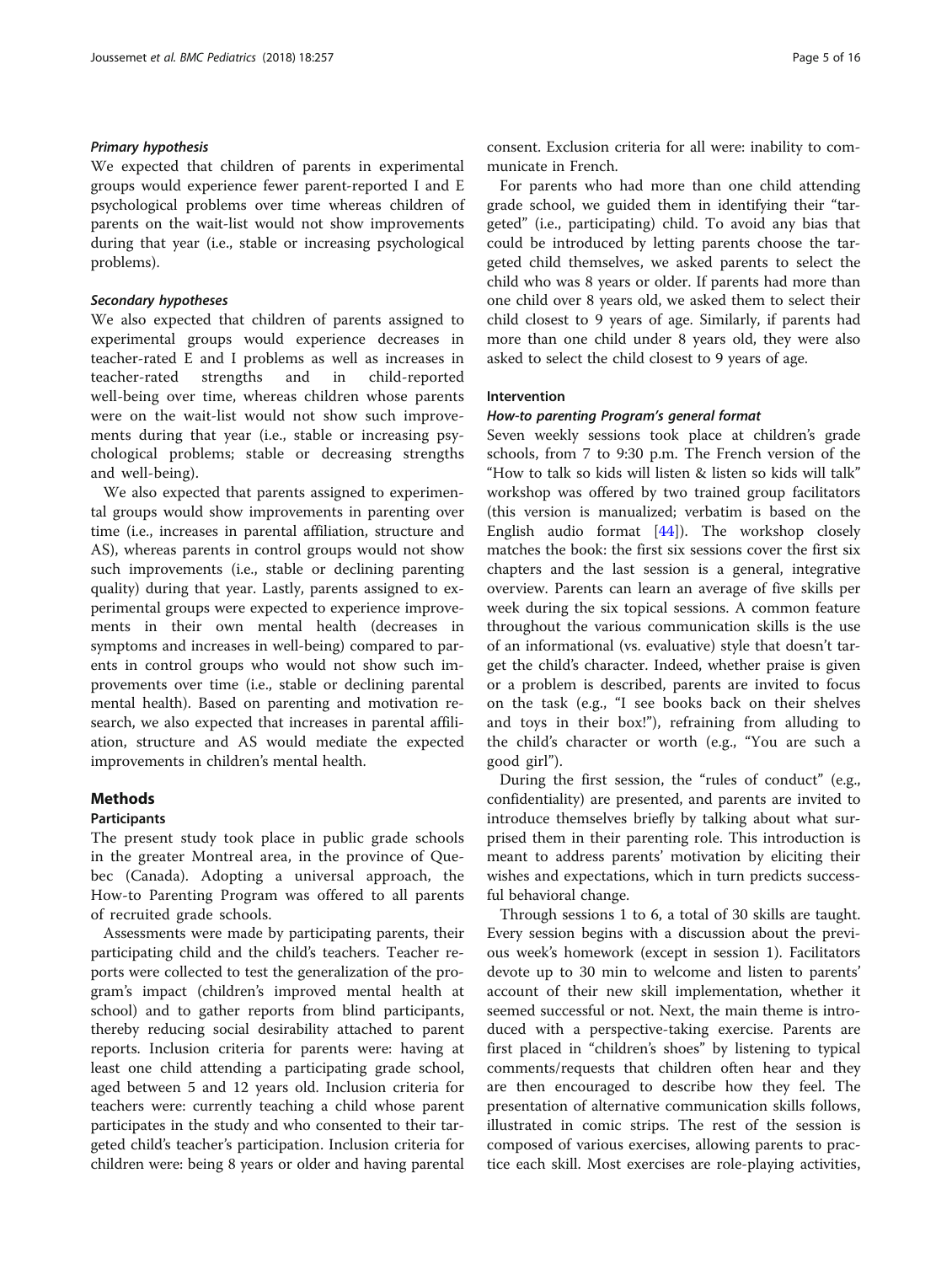often conducted in dyads. Other exercises take place in subgroups and still others are conducted individually. Each involves note-taking in a workbook. In general, parents describe how they feel in a scenario, when playing the role of a given child or a given parent. Group members then share their experiences and a structured discussion addresses participants' reactions and questions. Before leaving, the homework is introduced by facilitators who stress the importance of giving skills a try at home, with their own child or children.

The 7th session is a structured discussion to review, discuss and integrate the recently learned parenting skills. During that overview, parents think of a challenging situation with their child and all participants are invited to suggest how their newly acquired skills could be useful. At the end, facilitators give each participant a colored summary sheet as well as a stack of small illustrated cards that summarizes all skills (created for the present RCT). They also acknowledge parents' efforts and accomplishments in their discovery and early mastery of many new skills and stress the importance of cultivating a patient, compassionate attitude toward themselves.

### **Material**

All parents had their own workbook to complete exercises during the program's sessions and for their weekly homework. They also had a copy of the book [\[45](#page-15-0)] to complete the assigned readings. The participant workbook was provided free of charge to parents, but parents were asked to make a 25\$ (Canadian; CAN) deposit for the book. This amount was given back at the end of the program, unless parents wished to keep their book. We lent the book without deposit to parents who expressed that this expense was difficult for them.

### Adherence

A large number of facilitators received training, as a large pool was needed for this study (up to eight leaders available per condition, per year). In line with the inclusive stance adopted by the program's authors, there was no "required qualification" to become a facilitator. Some interested facilitators were graduate students in psychology, others were parents and/or adults involved in education or a related domain.

### Facilitators' training

Given that with the French version, group facilitators could not rely on audio or video recordings, they received a 3-day training to promote adherence. This training was provided by a mental health professional who has had a long experience offering the How-to Parenting Program. In addition to being exposed to the program's content, facilitators also learned about the

process of facilitating it. Topics included avoiding acting as an "expert" and using the program's communication skills oneself when facilitating the program. Facilitators were also encouraged to convey unconditional regard, be empathic and foster self-compassion. Finally, this training also addressed some of the particularities associated with facilitating a group within a RCT, such as content fidelity. These included having facilitators' own voice recorded during all sessions, following the workshop material as much as possible, and refraining from integrating ideas, exercises, or opinions from other sources.

Supervision meetings took place before and after each wave, during which facilitators were offered and shared a wide range of useful information, which was written in a "facilitator's guide", updated yearly. This dynamic guide comprised both practical (e.g., material provided) and process-oriented guidelines (e.g., avoid trying to convince a parent appearing skeptical). Each team was composed of a more and a less experienced facilitator, who shared their experience and questions after each session. Individual supervision was also available if needed, offered by one of the principal investigators, also a licensed psychologist.

### Adherence monitoring

The five aspects of program integrity were assessed, as it is essential to evaluate whether the intervention was offered completely (content fidelity) and adequately (process fidelity [[46\]](#page-15-0)). After each session, facilitators were asked to rate the percentage of material that was covered using a brief weekly online questionnaire. In addition, all sessions were audiotaped to permit two independent coders to verify content fidelity [\[46](#page-15-0), [47](#page-15-0)]. Specifically, they assessed whether each activity was completed or not using a checklist [[42,](#page-15-0) [46\]](#page-15-0). At the end of their 7-session program, facilitators rated each parent's general involvement and enthusiasm to measure their responsiveness [[47\]](#page-15-0). Process fidelity was assessed by parents, who rated their group facilitators' empathy, enthusiasm and preparedness [[46\]](#page-15-0).

### Exposure

To assess participants' exposure to the program, group facilitators took attendance on-site, using a list of participants. They then transcribed this information when they received their brief post-session questionnaire, online.

### **Differentiation**

While some participants in the experimental condition may have not fully engaged in the program, some parents in the wait-list condition might have gained access to some of the program's content. Indeed, contamination was possible since we decided to randomly assign participants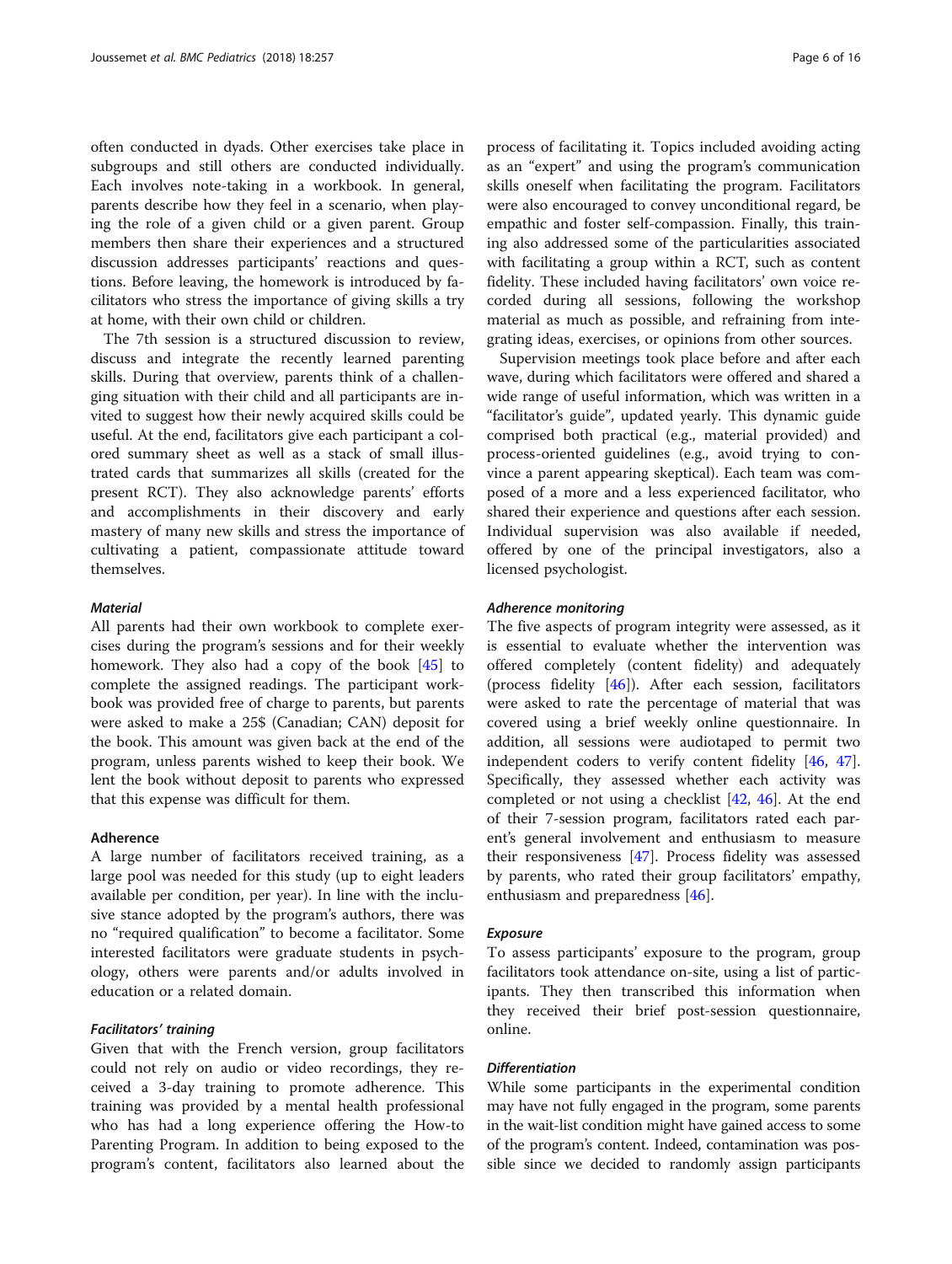within each participating school. This procedure was chosen over a cluster randomized trial to avoid conflating our experimental manipulation with schools' characteristics, such as their size, socio-economic status (SES), educational philosophy, and to remove this unexplained between-school variability from the between-group main effect, thereby increasing statistical power.

Because all parents in the study heard about the program during the information meeting (see Recruitment section below), some parents assigned to the wait-list condition may have decided to buy and read the book (and try some skills). However they could not take part in the program, which presumably fosters increased learning due to group participation (e.g., weekly sessions with facilitators and other parents, exercises, homework, discussion and modeling). To control for this potential confound, we asked parents in the wait-list condition whether they had bought and read the book. Finally, to ensure differentiation between the How-to Parenting Program and other interventions as well as between the experimental and the control conditions, parents in both conditions were asked to document any intervention and/or a therapeutic activity used for their family.

### **Outcomes**

Most parenting program studies emphasize E problems since they are disruptive, but I problems are also an important source of suffering and need to be prevented. Moreover, assessing the level of children's strengths and well-being allows for a complete account of their mental health. The primary outcome measure is children's I and E mental health problems, as assessed by their parents. Secondary outcome measures include other indicators of children's mental health, as teachers rated children's E and I problems and socio-emotional strengths and children rated their subjective well-being. Secondary outcomes also include the three dimensions of optimal parenting (as perceived by children, in addition to parental reports) and parents' own mental health (indicators of both symptoms and well-being).

### Participant timeline

All parents and children completed their questionnaires before randomization (pre-intervention; T1), 1 week after the seven-week program (post-intervention; T2), and again at 6-month (T3) and 1-year (T4) follow-ups to assess change over time (see Table [2](#page-7-0)). Teachers each completed two questionnaires, since children's teachers at the beginning of the study (T1 and T2, in February and April) were not the same teachers as during the last part of the study (T3 and T4, in October and April of the following school year).

### Sample size

The pilot study suggests that medium effects can be expected (i.e., Cohen's d around.5) [\[48](#page-15-0)] and the primary focus of the present study pertains to cross-level interactions. Hox [[49\]](#page-15-0) suggests that these effects depend more strongly on the number of groups than on the total sample size. Tabachnick and Fidell [[50\]](#page-15-0) further suggest that sufficient power for cross-level effects is obtained when the number of groups is 20 or larger, whereas Paterson & Goldstein [[51\]](#page-15-0) recommend having at least 25 groups. Following these recommendations, our goal was to have 32 level-3 units (parenting groups), 256 level-2 units (parents), and 1024 level-1 units (time points). Sufficient power was expected since this number of parenting groups is above the recommended threshold and allows for recruitment drawbacks.

# Recruitment

The goal was to conduct the study within four grade schools per year, for 4 waves (recruiting about 64 parents to form 8 groups at each wave; see Flowchart in Fig. [1](#page-8-0)). The RCT began after obtaining ethics approval and funding. We first sought approval from three school boards, a prerequisite for soliciting school principals. We then sent information to school principals by mail at the beginning of each wave (September), who could contact the research coordinator for further information if they were interested in this program implementation and evaluation. There was no inclusion or exclusion criterion for school recruitment; all schools were invited. Given that we did not target specific types of schools nor SES neighborhoods, school participation first depended on school principals' interest. When a school principal was interested in our study, information was given to all families by sending an information flyer via children's schoolbag, in December. Parents then communicated their interest in the program by returning the flyer's response section (reply slip). We asked teachers to refrain from recommending the parenting program to certain parents, to highlight its universal and voluntary nature. Recruitment thus also depended on each particular school's general level of parental interest since the next recruitment stage (information meeting) could take place solely in schools in which a large number of parents returned their reply slip.

If both parents of a same family expressed their wish to take part in the parenting program, we allowed them to do so (when there was enough space in a group) although data from the second, "duplicate" parent would not be used in statistical analyses. Identifying which parent was the participating one was decided by randomly choosing one of their sealed envelopes. Whether one or two parents participated in the program was coded, to examine whether this factor influences the program's efficacy.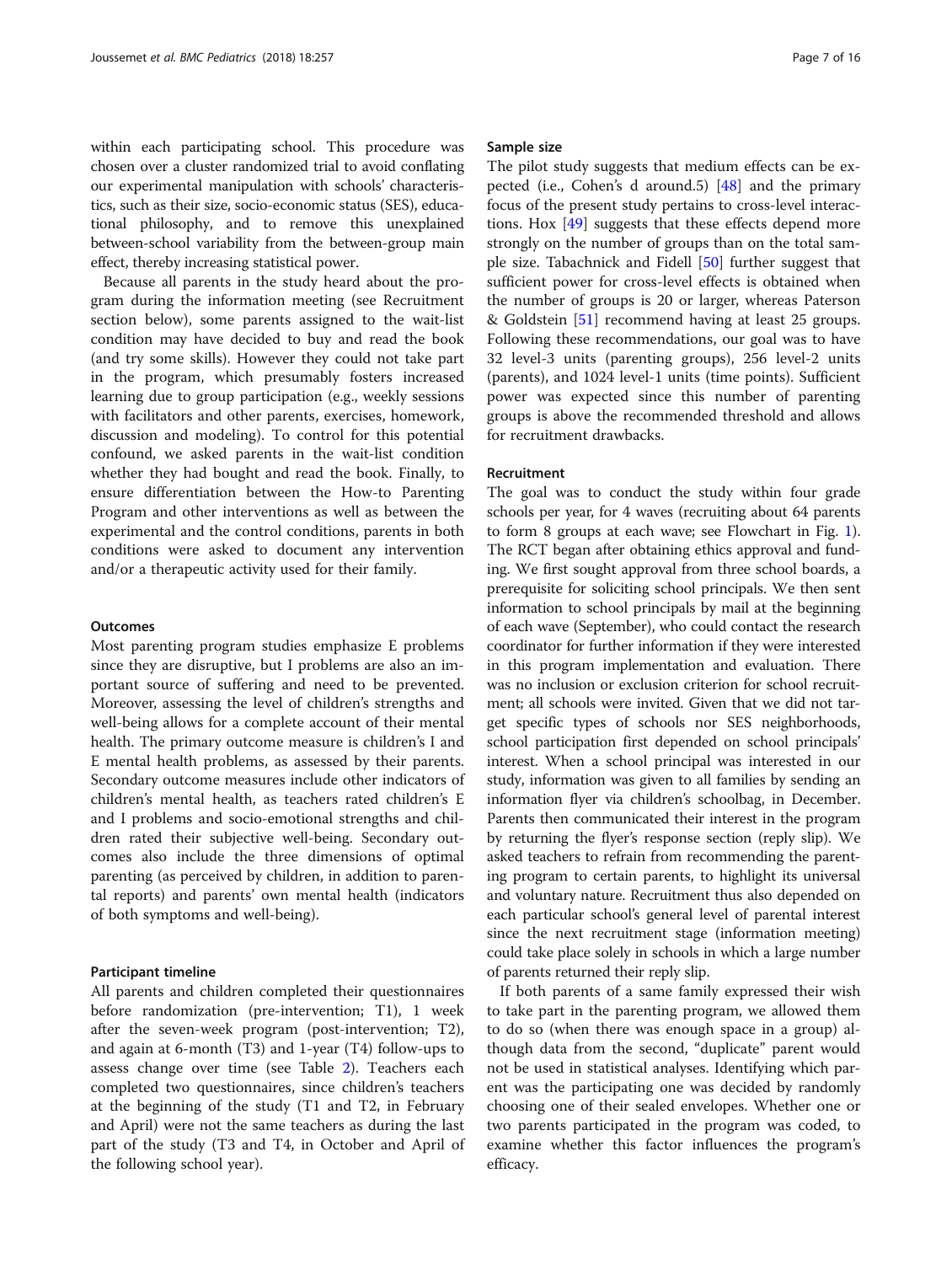|                                                                               | <b>STUDY PERIOD 2013-2018</b> |                            |                                          |                                                             |                                    |                                    |  |  |
|-------------------------------------------------------------------------------|-------------------------------|----------------------------|------------------------------------------|-------------------------------------------------------------|------------------------------------|------------------------------------|--|--|
|                                                                               | <b>Enrolment</b>              | <b>Allocation</b>          | <b>Post-allocation</b>                   |                                                             |                                    | Close-out                          |  |  |
|                                                                               | $-t_1$                        | $\bf{0}$                   | First school year                        |                                                             | Second school year                 |                                    |  |  |
| <b>TIMEPOINT</b>                                                              |                               |                            | Pre-<br>intervention                     | 1-week post-<br>intervention                                | 6-month FU                         | 1-year FU                          |  |  |
|                                                                               |                               |                            | $t_1$                                    | t <sub>2</sub>                                              | t3                                 | $t_4$                              |  |  |
| <b>ENROLMENT:</b>                                                             |                               |                            |                                          |                                                             |                                    |                                    |  |  |
| <b>Eligibility</b> screen                                                     | $\mathbf{X}$                  |                            |                                          |                                                             |                                    |                                    |  |  |
| <b>Information meeting</b><br>and Informed consent                            | $\mathbf X$                   |                            |                                          |                                                             |                                    |                                    |  |  |
| <b>Allocation</b>                                                             |                               | $\mathbf X$                |                                          |                                                             |                                    |                                    |  |  |
| <b>INTERVENTION</b>                                                           |                               |                            | One wave: $\approx$ 4 grade schools/year |                                                             |                                    |                                    |  |  |
| <b>Intervention group:</b><br><b>How-to Parenting</b><br>Program<br>(7 weeks) |                               |                            |                                          |                                                             |                                    |                                    |  |  |
| Wait-list control<br>group (will receive<br>intervention a year<br>later)     |                               |                            |                                          |                                                             |                                    |                                    |  |  |
| <b>ASSESSMENTS</b>                                                            |                               |                            | First school year                        |                                                             | Second school year                 |                                    |  |  |
| (one wave)                                                                    | $-t_1$                        | $\bf{0}$                   | Pre-<br>intervention                     | 1-week post-<br>intervention<br>t <sub>2</sub>              | 6-months FU<br>$t_3$               | 1-year FU<br>$t_4$                 |  |  |
| Children's mental<br>health at home                                           | Assessed by<br>parent         | $t_1$<br>Assessed by child |                                          | Assessed by<br>parent and<br>child                          | Assessed by<br>parent and<br>child | Assessed by<br>parent and<br>child |  |  |
| <b>Children's mental</b><br>health at school                                  |                               | Assessed by teacher 1      |                                          | Assessed by<br>teacher 1                                    | Assessed by<br>teacher 2           | Assessed by<br>teacher 2           |  |  |
| Parenting                                                                     | Assessed by<br>parent         | Assessed by child          |                                          | Assessed by<br>parent and<br>child                          | Assessed by<br>parent and<br>child | Assessed by<br>parent and<br>child |  |  |
| Parents' mental<br>health                                                     | Assessed by<br>parent         |                            |                                          | Assessed by<br>parent                                       | Assessed by<br>parent              | Assessed by<br>parent              |  |  |
| Socio-demographic<br>information                                              | Assessed by<br>parent         |                            |                                          |                                                             |                                    |                                    |  |  |
| <b>Program fidelity</b>                                                       |                               |                            |                                          | Assessed by<br>facilitators<br>and<br>independent<br>coders |                                    |                                    |  |  |
| <b>Exposure</b>                                                               |                               |                            |                                          | Assessed by<br>facilitators                                 |                                    |                                    |  |  |

<span id="page-7-0"></span>Table 2 Schedule of Enrolment, Intervention and Assessments of the How-to Parenting Program RCT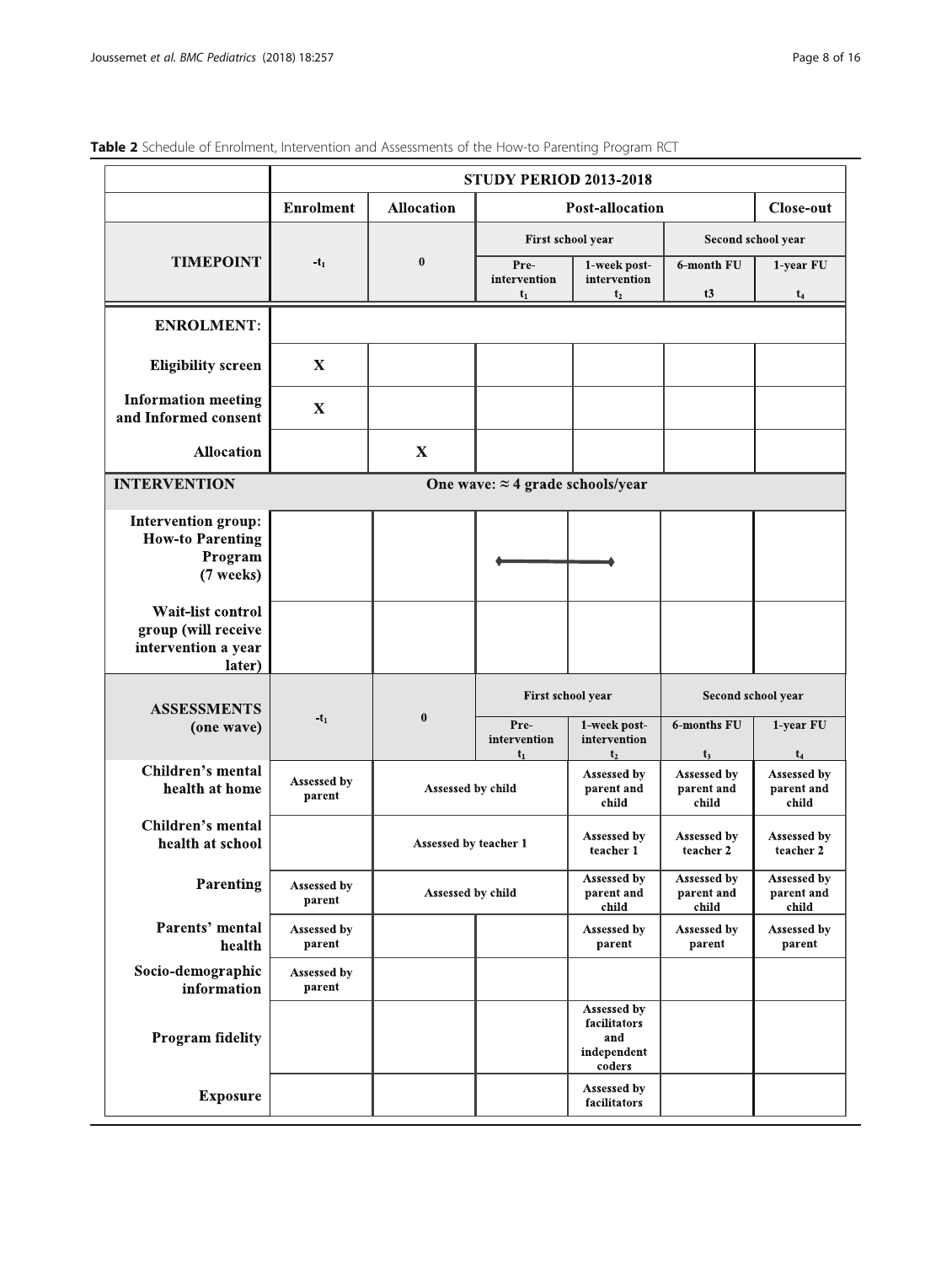<span id="page-8-0"></span>

### Consent and allocation

Information meetings for parents were held in schools in January. One of the principal investigators met with interested parents to provide them with information about the parenting program and its assessment. Parents were thus informed about the How-to Parenting Program, the random assignment, their voluntary participation as well as that of their participating child and his/her teachers. Parental consent forms were filled out at the end of that information meeting. This consent form comprises three distinct sections, allowing parents to give their consent (or not) separately for (a) their child's participation, (b) their child's teachers' participation and (c) their own.

Random assignment of families was made after parents' T1 questionnaires were collected, within each school. The research coordinator extensively shuffled the sealed anonymous envelopes containing T1 questionnaires before randomly assigning them in one of the two conditions. Next, parents received a phone call informing them of the group they were assigned to (either in the group beginning the following spring or in the group beginning during spring of the following school year; see Fig. 1 and Table [2\)](#page-7-0).

### Blinding

Since parents knew in which condition they were assigned, their children may also have been aware of it. However, all research assistants (RAs) collecting child reports were blind to the intervention conditions, according to PROBE methodology to reduce assessment bias. Moreover, all teachers were asked to refrain from trying to know if a given pupil's parent was taking part in the parenting program.

### Data collection methods Parents

At the end of each information meeting, parents who had decided to take part in the study filled out a T1 paper-pencil questionnaire on site (see Instruments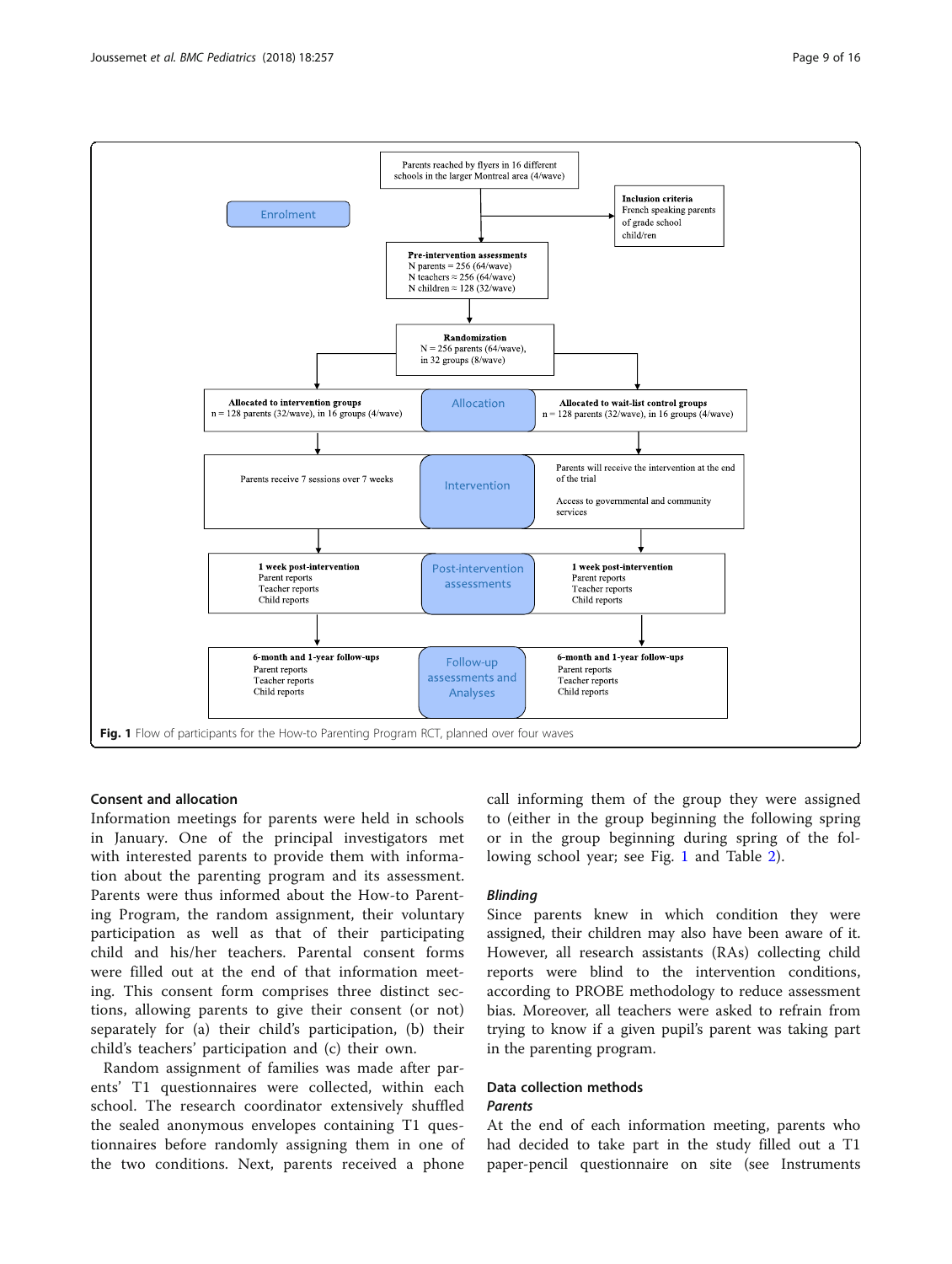section below), after completing their consent form. When filling-out their T1 questionnaire, parents indicated whether they preferred to receive paper-pencil or online questionnaire. We thus either sent a paper-pencil version of T2, T3 and T4 by mail or provided parents a link, via email.

We collected all parent-reports (PR) at T1, prior to randomization. We also aimed to collect all of the T1 child-reports (CR) and T1 teacher-reports (TR) before the first session of experimental groups. We coded whether any of the CR or TR were collected after that, to verify whether including them influences the obtained results.

# Teachers

The research coordinator met with participating schools' teachers during one of their scheduled meetings, to briefly provide them with key information about the study. Teachers learned about the overall procedure and about what their possible participation would entail, i.e., filling-out a questionnaire about one or more of their pupils, on two occasions (either at T1 and T2, or at T3 and T4). Since children move to the next grade the following year, new teachers were also contacted and asked to fill-out the third (T3) and last (T4) TRs. All teachers for whom parental consent were obtained received their own consent form and paper-pencil questionnaires, in their school mailbox.

### Children

Within each school, a RA met with participating children (individually or in small groups of a maximum of four children) in an available quiet room (e.g., school library) during a time that did not include any test or special activity. The RAs first informed children that their parent had agreed to participate in a study, without mentioning the parent's participation to the parenting program. They then invited the children to fill out a questionnaire but specified that even though their parent gave them permission to participate, they could decide for themselves if they wished to participate or not. All children thus gave their verbal assent for their participation. Children completed paper-pencil questionnaires on their own but the RA remained available to answer questions about the questionnaire and study, if needed.

### Group facilitators

Group facilitators audiotaped the sessions, answered a short questionnaire at the end of each session about the material covered, and monitored parents' attendance. We also collected information about facilitators' experience (in years), their age and sex, and whether they had children of their own to control for these factors, if

needed. Each facilitator signed an informed consent form before providing this information.

# Distinguishing the program's implementation from its evaluation

To reduce assessment bias, we ensured that parents made a clear distinction between the parenting program (which we called "the workshop") and its evaluation (which we called "the study"). Second, we explained that compensation was contingent upon questionnaire completion, not on program participation. We also made this distinction salient by assigning different tasks to different members of our team. The research coordinator and RAs (rather than facilitators) took care of all research communication and procedures (i.e., questionnaires, consent forms, compensation) to foster role clarity. Group facilitators were asked to avoid talking about the study and to refer parents to the research coordinator if questions about the study arose.

# Instruments

# Primary outcome

At each assessment time (pre-intervention, 1-week post-intervention, 6-month and 1-year follow-up), child's mental health was assessed with different questionnaires via three different assessors (i.e., children themselves, their parent and their teachers). First, parents were asked to evaluate their child's mental health using the two subscales - I and E problems - of the Child Behavior Checklist [[52](#page-15-0)] (CBCL), a common outcome in trials assessing parenting programs. The CBCL is one of the most widely used validated instruments to assess children's mental health. The E syndrome (Cronbach alphas  $T1/T2 = .88/.85$  in our pilot study) reflects rule-breaking behavior and aggressive behavior whereas the I syndrome (Cronbach alphas T1/T2 = .81/.78 in our pilot study) reflects problems of anxiety/depression, withdrawal/depression and somatic complaints.

### Secondary outcomes

Complementary measures of child mental health Children were asked to evaluate their own well-being using measures of positive affect, life satisfaction and self-esteem. Children's positive affect scale was assessed with an adapted scale [[53](#page-15-0)] based on the Positive and Negative Affect Schedule (PANAS) for children [\[54,](#page-15-0) [55\]](#page-15-0) and used in our pilot study [[41](#page-15-0)]. This subscale includes ten positive emotion items, chosen for their simplicity. This French subscale showed good internal consistency in our pilot study (Cronbach alphas T1/T2 = .86/.88). Children's self-esteem was measured with the Rosenberg's Self-Esteem Scale [\[56,](#page-15-0) [57\]](#page-15-0), one of the most widely-used measures to assess children's global self-esteem. It assesses the extent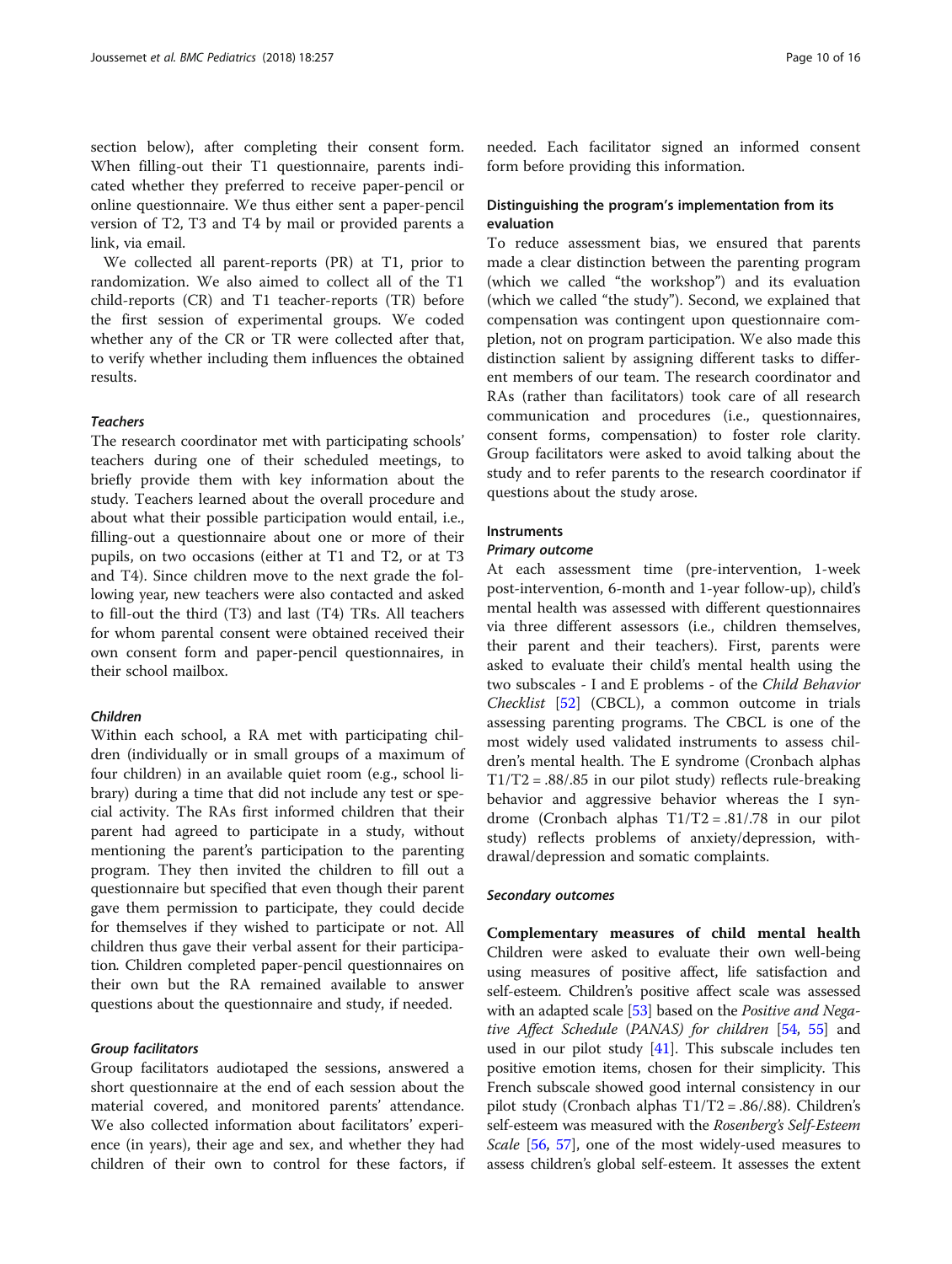to which children have a positive attitude toward themselves, and shows good construct and convergent validity [[57](#page-15-0)] as well as good internal consistency (Cronbach alphas  $T1/T2 = .71/.83$  in our pilot study). Finally, items about children's life satisfaction were drawn from the French version of the Satisfaction with Life Scale [\[58,](#page-15-0) [59](#page-15-0)], a subscale which demonstrated good internal consistency (Cronbach alphas  $T1/T2 = .89/.93$ ) in our pilot study.

Children's mental health problems and socio-emotional strengths were also assessed by their current school teacher. Teachers were asked to fill-out the Teacher-Child Rating Scale [\[60\]](#page-15-0) (TCRS). The problem subscales of the TCRS assess I (shy-anxious) and E (acting-out) problems whereas the socio-emotional subscales tap frustration tolerance, task orientation and social skills, important self-regulatory skills.

Parenting The three dimensions of an optimal parenting style (structure, affiliation and AS) were assessed at each assessment time, by both parents and children, using scales drawn from well-validated parenting questionnaires, translated to French using back translation and adapted for children when needed.

Parents completed the Laxness subscale of the Parent-ing Scale [\[61](#page-15-0)] to rate how they generally behave toward their children, using bipolar items, where poles are anchored with a structured and a permissive stance. This subscale has been associated with observations of laxness  $(r = .61)$  and shown to identify mothers having difficulties in handling their children. The internal consistency of our French version was good (Cronbach alphas  $T1/T2 = .75/.72$ ) in our pilot study.

Six items of the Laxness subscale of the Parenting Scale [[61](#page-15-0)] were adapted to measure children's perception of the extent to which their participating parent is permissive or setting limits. The internal consistency was close to satisfactory for this scale (Cronbach alphas T1/  $T2 = .57/.56$ ) in the pilot study.

Ten items of the Care subscale of the Parental Bond-ing Instrument [\[62\]](#page-15-0) were translated to measure parental care and involvement (vs. rejection). This instrument has been positively related to an observational measure of parental care [\[62](#page-15-0)]. The internal consistency of our French version was good (Cronbach alphas T1/T2 = .79/ .77) in the pilot study.

The Care subscale of the Parental Bonding Instrument [[62\]](#page-15-0) was adapted to gather children's perception of their participating parent's care and involvement, contrasted with indifference and rejection, and its internal consistency was also good (Cronbach alphas T1/T2  $=.76/.70).$ 

The Autonomy-Supportive Parenting Skill Scale was designed within our pilot study [[41\]](#page-15-0). Twelve autonomy-supportive skills taught in the How-to

Parenting Program are contrasted with various controlling strategies parents typically use. Parents rated bipolar items, where one pole is anchored with an autonomy-supportive response and the other with a controlling reaction. The internal consistency was acceptable at T1 and good at T2 (Cronbach alphas  $T1/T2 = .64/.81$ ) in the pilot study.

Parents also completed the *Parental Attitude Scale* [[63](#page-15-0)] to rate their attitude toward AS and psychological control. This scale has predictive validity and has been associated with observational measures of autonomy-supportive and controlling behaviors [\[63\]](#page-15-0). In the pilot study, the French version showed good internal consistency (Cronbach alphas  $T1/T2 = .76/.73$ ).

Children completed an adapted version of the Perceived Parental Autonomy Support Scale [\[31](#page-15-0)] to assess their perception of the extent to which their parent uses autonomy-supportive and controlling strategies. This scale has a sound factor structure, demonstrates convergent validity, and predicts psychological adjustment. In the pilot study, its internal consistency was good (Cronbach alphas  $T1/T2 = .70/.78$ .

Parental mental health Parents were asked to assess their own mental health at each assessment time. Symptoms of anxiety and depression were measured with the General Health Questionnaire [[64](#page-15-0)] while negative affect and guilt were measured with the negative affect subscale of the PANAS and the guilt subscale of the PANAS-X [\[54](#page-15-0), [65\]](#page-15-0). Parents also assessed positive indicators of their mental health, by rating their positive affect (with the PANAS  $[54]$  $[54]$ ), life satisfaction (with the Satis-faction with Life Scale [[58,](#page-15-0) [59](#page-15-0)]), perceived competence (with the Competence subscale of the Basic Need Satis-faction in Relationships Scale [\[66](#page-15-0)]) and their self-esteem (with the Rosenberg's Self-Esteem Scale [[56\]](#page-15-0)).

### Potential covariates

At pre-intervention, parents provided demographic questions to determine their age, gender, education level, family income, marital status, first language, ethnicity and number of children. Parents also indicated their children's age and gender, and evaluated their child's temperament (Children's Behavior Questionnaire [\[67\]](#page-15-0)). The measures used in the present study are summarized in an additional table file [see Additional file [1\]](#page-14-0).

### Retention promotion

A 20\$ (CAN) compensation was offered to parents each time they completed a questionnaire. After each questionnaire, participating teachers received 10\$ (CAN) and children received a gift-certificate of 10\$ (CAN) from a popular bookstore. Group facilitators were not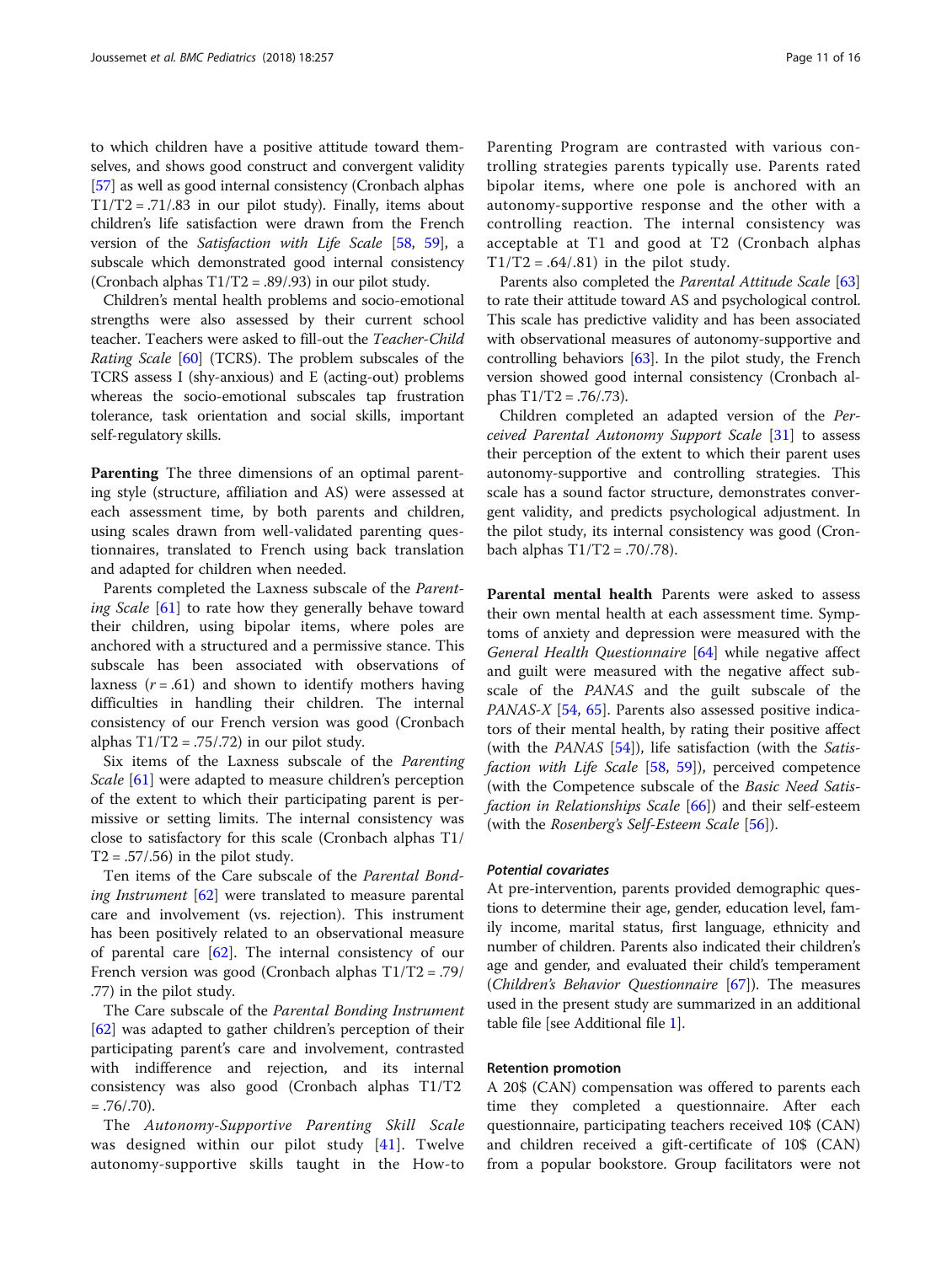compensated for filling out their own short questionnaire but were paid for their work.

#### Statistical methods

We will adopt an intent-to-treat approach [\[68](#page-15-0)] as this approach increases external and internal validity. Our data will also be hierarchical in nature; pre-intervention, post-intervention, 6-month and 1-year follow up measures will indeed be nested within each parent, who are nested within a parenting group. Accordingly, multivariate hierarchical linear modeling (HLM) analyses will be conducted to test our hypotheses; these analyses have the advantages of estimating error terms while taking into account the nested nature of the data and allow for missing data without decreasing power. Analyses will thus include all participants who completed at least one assessment, regardless of the number of sessions they attended (for the experimental groups).

To evaluate change over time, the four assessment points (pre-intervention, post-intervention, 6-month follow-up, and 1-year follow-up) will be treated as repeated measures to estimate change between each subsequent time points  $[69]$  $[69]$ . This approach is chosen because it allows rates of change to differ across time.

### Preliminary analyses

Although we randomly assigned participants to one of the two conditions, there is still the possibility that some sample characteristics were unequally distributed across the two conditions. We will thus compare the experimental and control groups on baseline variables that may directly or indirectly impact the effect of the intervention (e.g., children's age and familial SES), to investigate statistical equivalency. If an important imbalance is found between our conditions, we will control for this/ these variable/s in later analyses. We will also investigate the percentage of variables not equally distributed between our two conditions and then judge the success of our randomization.

# Primary analyses

The effect of the How-to Parenting Program will be evidenced by significant interactions between rates of change and experimental conditions. These interactions should reveal that child mental health increases over time for participants in the experimental condition, but not for participants in the control condition. Based on our pilot study, we expect that the program will be effective to decrease parent-reported I and E problems.

### Secondary analyses

Also based on our pilot study, we expect that the program will help reduce teacher-reported I and E problems, and that it will foster higher strengths and

well-being [\[41,](#page-15-0) [43\]](#page-15-0). We will also test the impact of the program on parenting and parents' mental health as well as conduct mediation analyses of the putative impact of the intervention. We expect that improved parenting, as a consequence of the program, will lead to improved child mental health. Finally, we will conduct moderation analyses to explore whether the program's impact varies according to certain characteristics of children (e.g., age, gender), parents (e.g., age, SES), groups (e.g., content fidelity) or circumstances (e.g., whether one or two parents took part in the program; whether another child and/or family intervention was received).

### Handling missing data

An important advantage of HLM is the use of estimation procedures that allow for missing data without decreasing power (e.g., full information maximum likelihood estimates). All participants with at least one assessment will thus be included in our analyses because their missing data is estimated from the information of other participants. This procedure has been shown to yield unbiased coefficients, whether data is missing at random or completely at random [\[70](#page-15-0)]. Nevertheless, participants with and without missing data will be compared to document the pattern of missing data. Though we planned a variety of procedures to maximise the retention rate and increase the exactitude of our estimates (e.g., compensation, phone contacts), identifying the characteristics of participants who tend to dropout is useful to adjust future retention strategies.

# **Discussion**

In this study, we aimed to improve child mental health via a parenting group delivered in school settings. The "How to talk so kids will listen & listen so kids will talk" program [[36](#page-15-0)] was chosen because it addresses all of the three main dimensions of optimal parenting (i.e., structure, affiliation and AS) in seven structured sessions. We aimed to determine whether the How-to Parenting Program optimises child mental health during middle childhood, compared to a wait-list condition.

Because solely assessing psychological problems provides an incomplete view of mental health, we assessed how symptoms and positive indicators of mental health changed over time. Children's social skills and well-being are rarely measured in parenting program studies and when they are, effects are smaller than for psychological problems [\[32\]](#page-15-0). Since the How-to Parenting Program targets parenting rather than child misbehavior and since it integrates AS in addition to structure and affiliation, we expect that it will lead to improvements in children's socio-emotional strengths and subjective well-being, in addition to decreases in their I and E problems. The latter two types of problems are expected to be equally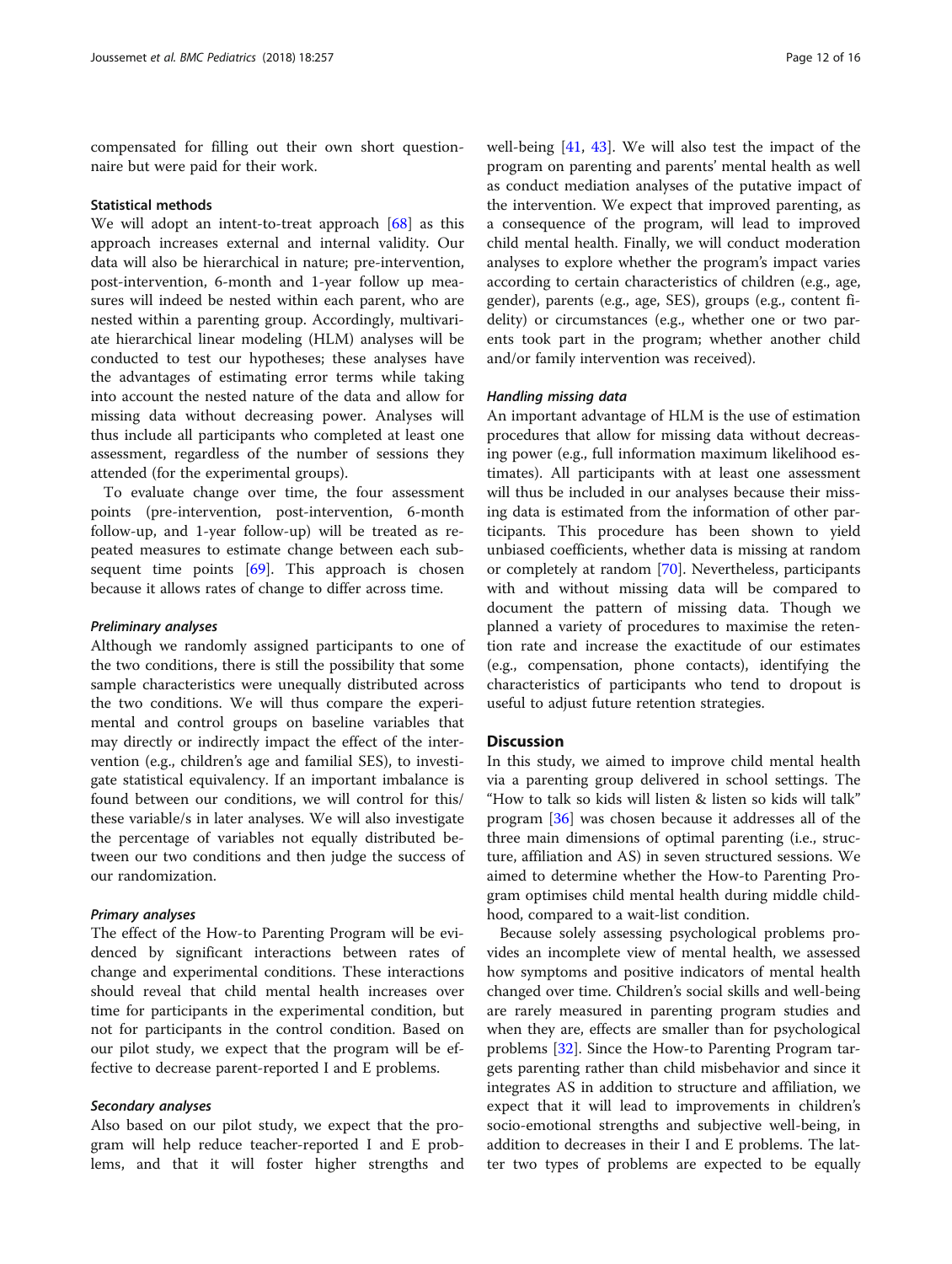impacted by the program, since effects obtained in our pilot study were of comparable size [[41,](#page-15-0) [43](#page-15-0)]. We expect various aspects of children's mental health to be positively influenced because the program doesn't target one aspect of children's functioning (e.g., obedience) at the expense of another (e.g., well-being).

Many programs do not integrate the AS dimension of optimal parenting. This may be due to the fact that most of them were first designed to treat disruptive E problems, before adaptations for the general population were made. Indeed, embedded in a behavioral psychology perspective, the vast majority of parenting programs target structure and affiliation  $[15, 33-35]$  $[15, 33-35]$  $[15, 33-35]$  $[15, 33-35]$  $[15, 33-35]$  $[15, 33-35]$  but not AS. These programs focus on contingent parental attention in order to decrease undesirable child behaviors (e.g., planned ignoring) and increase desirable ones (e.g., positive reinforcement) and focus on directed play, coaching, praise and incentives to foster better parent-child relationships and more consistent and less coercive discipline [[71,](#page-15-0) [72](#page-15-0)].

Another reason that could explain the relative absence of AS is the unfortunate imbalance among parenting dimensions in basic parenting research. Indeed, AS has received less attention than its opposite, psychological control [\[73](#page-15-0)–[75\]](#page-15-0). To document the role of AS in fostering human development and health, we integrated knowledge from decades of fundamental and applied research conducted within Self-determination theory [[76](#page-15-0)– [78\]](#page-15-0). In light of compelling evidence for the benefits of AS, we selected a program that addresses this fundamental dimension, along with structure and affiliation.

### Evaluated vs. original how-to parenting program

Our pilot study [\[41](#page-15-0)] and the present RCT used the French version of the How-to Parenting program. Although the French version is highly similar to the original English program, slight differences between the two versions will nevertheless prevent direct generalizability of our efficacy results. Specifically, the French workshop consists of the written translation of the audio (CDs) English material. Since everything is said by facilitators, the translated workbook for leaders [[44\]](#page-15-0) is much longer than the English one. We thus decided to rely on teams of two trained co-facilitators. Training facilitators is another difference between the present implementation and the original one. The program's authors originally presented their material using audio or video recordings such that the facilitators did not require any specific training. For the translated version, the authors still do not recommend training because group leaders have access to the verbatim of the recordings and this manualized material is presented in a highly straightforward and accessible way. The reason we provided training was to promote adherence.

Another major difference between the program format evaluated in this RCT and the original English workshop format is the reliance on only one book. Indeed, the original workshop format involves reading weekly extracts from another book, "Liberated Parent, Liberated Children: Your Guide to a Happier Family" [\[79,](#page-15-0) [80\]](#page-15-0) each week, in addition to reading extracts from the main "How-to" book. The present RCT did not use the additional book, to shorten required readings in the hope of fostering parents' homework completion and their sense of competence. In our former pilot study using both books [[41\]](#page-15-0), participants rarely completed all of the assigned readings. The second book was thus simply recommended as an enriching resource for the RCT. Given these slight differences, a replication RCT will be needed to ensure that our results can generalize to the English version.

### Present RCT vs. pilot study

Results from our pilot study were promising and we expect similar effects in this study. However, if results were to differ, methodological differences between these two studies should be considered. First, as mentioned, the pilot study relied on two recommenced books whereas the present RCT relied only on the one describing the workshop. Second, the pilot study had a pre-post intervention design whereas the present study is a RCT. Third, there were eight sessions in the pilot study instead of the seven sessions in the RCT (in the pilot study, there was no information meeting and T1 questionnaires were completed during an additional introductory group session). Fourth, whereas the pilot study only recruited parents and children, the present RCT also invited children's teachers to assess children's behaviors. Fifth, whereas children only filled out questionnaires at pre- and post-interventions in the pilot study, they were also invited to do so at 6-month and 1-year follow-ups in this RCT, just as parents and teachers. Sixth, in the pilot study, parents who had more than one child at the participating school chose which child was the "targeted" child (i.e., "the child you were thinking of when signing up for the program") whereas this choice could not be made in the RCT. Seventh, whereas parents of the pilot study completed their T2 questionnaire during their last session, parents participating in the RCT were invited to complete their T2 questionnaire at home. Finally, whereas there was no compensation in the pilot study, participants of the RCT were compensated for their time filling out questionnaires.

# **Strengths**

In addition to assessing an intervention that taps the three key aspects of optimal parenting, the present study has other important strengths. The study uses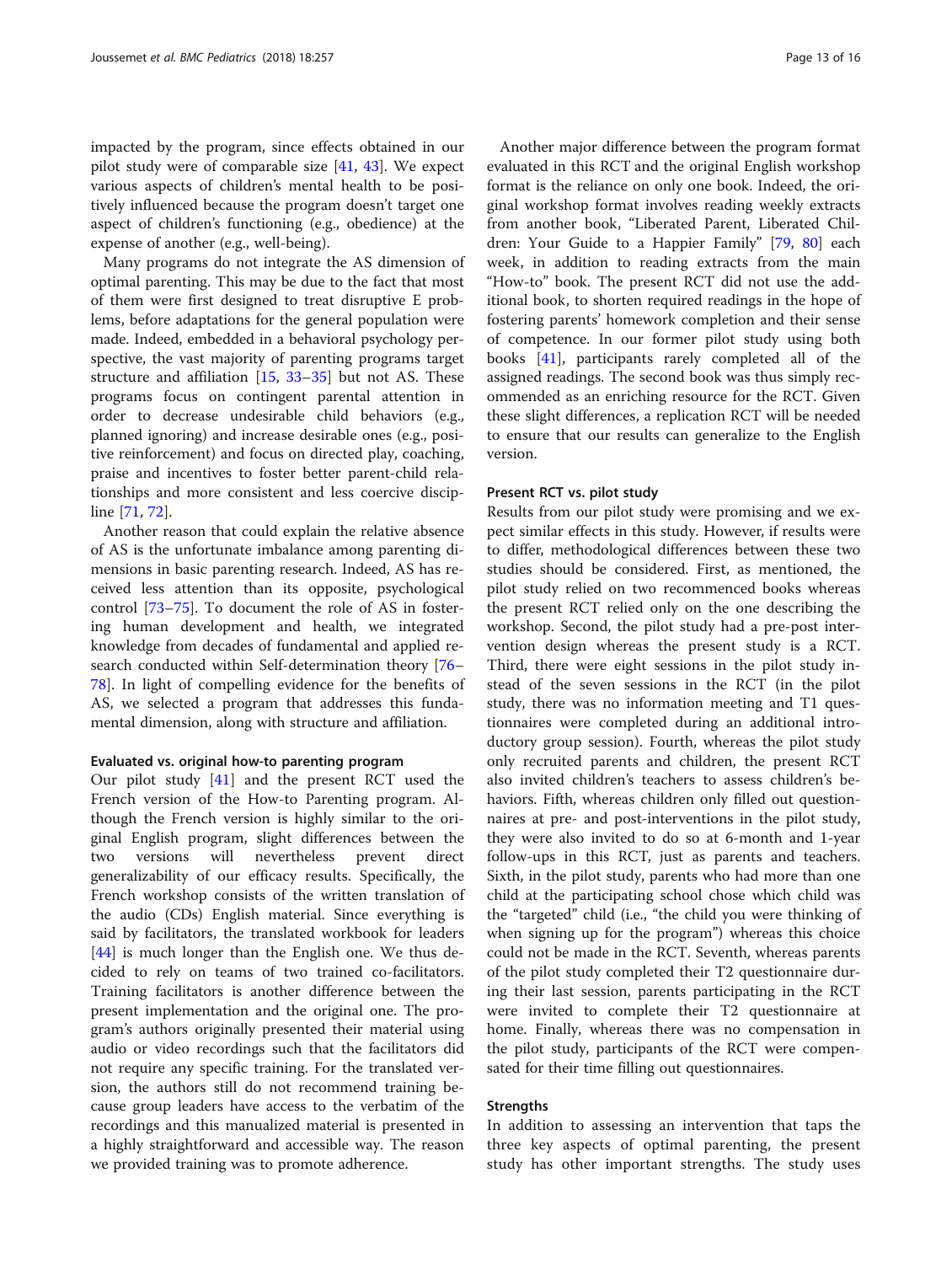multiple informants, along with a large sample size and longitudinal follow-ups, even though for teacherreports, respondents will have changed within the year-long study. Rigorous methodological procedures also include the distinction made between the implementation and the evaluation team members in order to limit social desirability, the blindness of teachers and RAs, and the fidelity assessments. Other ethical and methodological strengths include the non-stigmatizing invitation to all parents, the absence of exclusion criteria based on parents' or children's difficulties and the practical choice of local schools for the study's setting, instead of clinics. Choosing to recruit and offer the program in local schools also helped to make this intervention non-stigmatizing. In a related vein, given that this study was designed as a universal rather than a selected preventive intervention, parents who had more than one child in grade school could not decide which child would be evaluated. This procedure avoided potential sampling biases, such as having a higher proportion of higher-risk children in the sample.

Importantly, the study has high ecological validity, as it was offered by a heterogeneous group of facilitators, with some who, apart from receiving a 3-day training, had no extensive background in program implementation and/or optimal parenting. Since this minimal training was an exposure to the program's content, former participating parents could easily become facilitators, a relatively simple and low-cost way to foster sustainable dissemination. Together, the relatively low cost of the manualized material, the minimal training required (compared to extensive training and/or expensive certifications) and the possibility of offering the program within schools greatly increase the potential outreach of this program, thereby facilitating accessibility of parenting resources to interested parents. In general, though the present study is not a cost-effectiveness project, the large effect-sizes reported in our pilot study conducted with a population-based sample supports that it may be worth using this program as a universal approach to preventing child psychological problems and improve child mental health by fostering optimal parenting.

# Limits foreseen

The main limitation of the present study is the absence of observational measures. Though a multi-informant approach was used, it would have been optimal to use observations of parents and their children in their home and school environments, made by independent coders. Given that not all parents are comfortable with having their interactions with their children observed, such measures were not included to encourage participation and thus increase the external validity of our findings.

Another potential limitation is the relatively small number of children old enough to provide information about the parenting they receive and their own well-being. Including child-reports was of utmost importance for us, since children are better positioned to describe their emotions, self-esteem, life satisfaction and the parenting they receive. However, the minimum age required to fill out questionnaires with high validity (i.e., 8 years old) diminishes the number of child-reports and the statistical power to detect effects on children's perceptions and experiences.

Third, a key challenge encountered by our study team was the conflicting recruitment and differentiation goals. In each school, information meetings were decisive and there was a fine line between giving parents a taste for taking part in the study, without eliciting undue disappointment among parents who would later be allocated to the wait-list. Perhaps that after learning about the existence of the How-to Parenting Program, though it was presented in highly general terms, some parents were motivated to learn the skills and decided to buy the book, without waiting for their workshop, thereby increasing the risk for contamination or poor condition differentiation. Indeed, some parents asked principal investigators if they were "allowed" to buy the book. When this happened, we answered that no research can dictate what participants can/should do, and that questions about their choice on this matter would be included in the questionnaire.

A last methodological concern pertains to potential ceiling effects. Since parents of more than one child could not choose which child would be the targeted one, they could not rate the behaviors of the child they were perhaps thinking of when signing up for the study. There is a lower probability of detecting improvements in families in which the targeted child was the one with the better mental health.

# Conclusion

Results of this study will provide initial evidence about the efficacy of the French version of the How-to Parenting Program, originally created in the Unites States. The present RCT will evaluate its impact on children's E and I problems as measured by the CBCL which will allow informative comparisons with other evaluated parenting programs. If proved efficacious, the study will represent an important first step in suggesting the How-to Parenting Program as a promising way to foster children's mental health. We believe the results of this study will ultimately inform the way we can improve children's mental health and well-being, by helping parents of the general population provide more skillful structure, higher affiliation and importantly, more AS.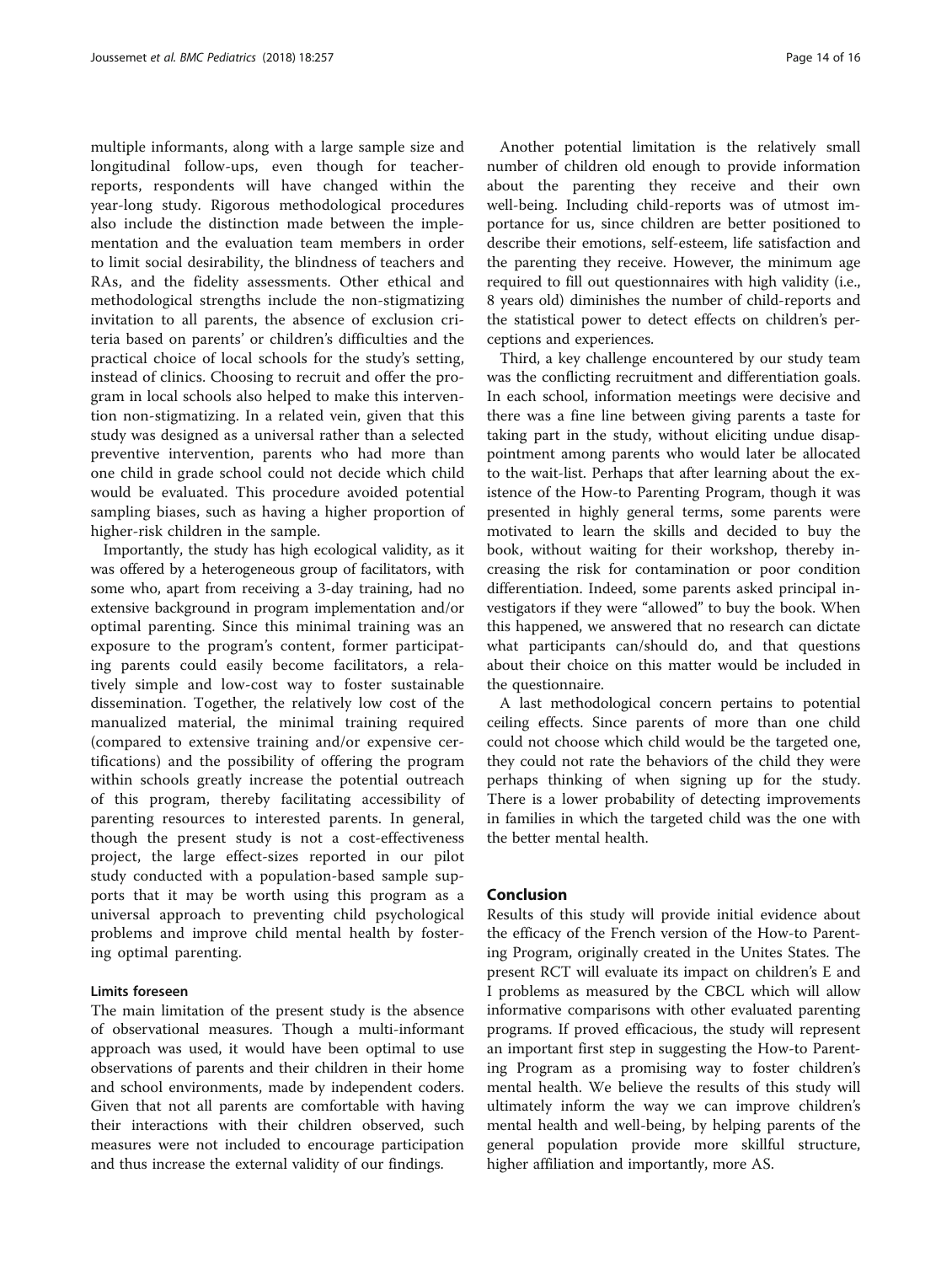# <span id="page-14-0"></span>Additional file

[Additional file 1:](https://doi.org/10.1186/s12887-018-1227-3) Summary of instruments used in the How-to Parenting Program RCT. Measures used in the RCT are summarized (XLSX 13 kb)

### Abbreviations

AS: Autonomy support; CAN: Canadian; CBCL: Child Behavior Checklist; CD: audio format; CR: Child report; DVD: video format; E: Externalizing; FU: Follow-up; HLM: Hierarchical linear modeling; I: Internalizing; PANAS: Positive and Negative Affect Schedule; PR: Parent report; Q: Questionnaire; RA: Research assistant; RCT: Randomized controlled trial; SES: Socio-economic status; T1: pre-intervention; T2: post-intervention; T3: 6 month follow-up; T4: 1-year follow-up; TCRS: Teacher-Child Rating Scale; TR: Teacher report

### Acknowledgements

The team acknowledges the contribution of Francine Lavergne (1950-2018) for training facilitators of the present study and is forever grateful for her support.

### Funding

This work was supported by the Canadian Institutes of Health Research (CIHR) grant number: MOP-130576.

### Authors' contributions

MJ and GAM are the principal investigators who conceived and designed the study. MB coordinated the study. MJ, GAM and MPL drafted the manuscript. FV reviewed the manuscript. MJ and GAM will take lead roles on preparation of publications on the outcomes of the study. All authors have read and approved the final manuscript.

### Ethics approval and consent to participate

Consent to participate in the study was obtained from parents, teachers, facilitators and children. The University of Montreal Ethical Research Committee approved all procedures in November 2013 ref.: CERFAS-2013-14- 152P. A renewal of the ethics approval was delivered every year since then.

### Consent for publication

Not applicable.

### Competing interests

The authors declare that they have no competing interest.

### Publisher's Note

Springer Nature remains neutral with regard to jurisdictional claims in published maps and institutional affiliations.

### Author details

<sup>1</sup> Psychology Department, University of Montreal, Montreal, Canada. <sup>2</sup> Department of Social and Preventive Medicine, University of Montreal, Montreal, Canada. <sup>3</sup>School of Psycho-education, University of Montreal, Montreal, Canada.

### Received: 14 June 2018 Accepted: 19 July 2018 Published online: 02 August 2018

### References

- Masten AS, Shaffer A. How Families Matter in Child Development: Reflections from Research on Risk and Resilience. In: Families count: Effects on child and adolescent development. New York, NY: Cambridge University Press; US; 2006. p. 5–25.
- 2. Albee GW. Toward a just society: lessons from observations on the primary prevention of psychopathology. Am Psychol. 1986;41(8):891–8.
- 3. Cowen EL, Hightower AD, Pedro-Carroll JL, Work WC, Wyman PA, Haffey WG: School-based prevention for children at risk: The Primary Mental Health Project. Washington, DC: American Psychological Association; US; 1996.
- 4. Weissberg RP, Kumpfer KL, Seligman MEP. Prevention that works for children: an introduction. Am Psychol. 2003;58:425–32.
- 5. Achenbach TM. Diagnosis, assessment, taxonomy, and case formulations. In: Handbook of child psychopathology. 3rd ed. New York, NY: Plenum Press; 1998. p. 63–87.
- 6. Eisenberg N, Cumberland A, Spinrad TL, Fabes RA, Shepard SA, Reiser M, Murphy BC, Losoya SH, Guthrie IK. The relations of regulation and emotionality to children's externalizing and internalizing problem behavior. Child Dev. 2001;72(4):1112–34.
- 7. Eisenberg N, Guthrie IK, Fabes RA, Shepard S, Losoya S, Murphy BC, Jones S, Poulin R, Reiser M. Prediction of elementary school children's externalizing problem behaviors from attention and behavioral regulation and negative emotionality. Child Dev. 2000;71(5):1367–82.
- 8. Hinshaw SP. Contextual effects, configural analysis, and nonlinearity pertain to externalizing behavior as well as to parental discipline. Psychol Inq. 1997; 8(3):195–200.
- 9. Cole M, Zahn-Waxler C, Fox NA, Usher BA, Welsh JD. Individual differences in emotion regulation and behavior problems in preschool children. J Abnorm Psychol. 1996;105(4):518–29.
- 10. Ialongo N, Edelsohn G, Werthamer-Larsson L, Crockett L, Kellam S. Social and cognitive impairment in first-grade children with anxious and depressive symptoms. J Clin Child Psychol. 1996;25(1):15–24.
- 11. Roeser RW, Eccles JS, Strobel KR. Linking the study of schooling and mental health: selected issues and empirical illustrations at the level of the individual. Educ Psychol. 1998;33(4):153–76.
- 12. Cowen EL. The enhancement of psychological wellness: challenges and opportunities. Am J Community Psychol. 1994;22(2):149–79.
- 13. Seligman ME, Csikszentmihalyi M. Positive psychology: an introduction. Am Psychol. 2000;55(1):5–14.
- 14. Collins W, Maccoby EE, Steinberg L, Hetherington E, Bornstein MH. Contemporary research on parenting: the case for nature and nurture. Am Psychol. 2000;55(2):218–32.
- 15. Taylor TK, Biglan A. Behavioral family interventions for improving childrearing: a review of the literature for clinicians and policy makers. Clin Child Fam Psychol Rev. 1998;1(1):41–60.
- 16. Sanders MR, Cann W, Markie-Dadds C. The triple P-positive parenting Programme: a universal population-level approach to the prevention of child abuse. Child Abuse Rev. 2003;12(3):155–71.
- 17. Thomas R, Zimmer-Gembeck MJ. Behavioral outcomes of parent-child interaction therapy and triple P-positive parenting program: a review and meta-analysis. J Abnorm Child Psychol. 2007;35(3):475–95.
- 18. Barber BK. Parental psychological control: revisiting a neglected construct. Child Dev. 1996;67(6):3296–319.
- 19. Aunola K, Nurmi J-E. The role of parenting styles in children's problem behavior. Child Dev. 2005;76(6):1144–59.
- 20. Ainsworth MDS, Blehar MC, Waters E, Wall S. Patterns of attachment: A psychological study of the strange situation, vol. 391; 1978.
- 21. Schaefer ES. A circumplex model for maternal behavior. J Abnorm Soc Psychol. 1959;59(2):226–35.
- 22. Grolnick WS, Pomerantz EM. Issues and challenges in studying parental control: toward a new conceptualization. Child Dev Perspect. 2009;3(3):165–70.
- 23. Patterson GR, Stouthamer-Loeber M. The correlation of family management practices and delinquency. Child Dev. 1984;55(4):1299–307.
- 24. Grolnick WS. The psychology of parental control: How well-meant parenting backfires. Mahwah, NJ: Lawrence Erlbaum Associates Publishers; US; 2003.
- 25. Grolnick WS, Deci EL, Ryan RM. Internalization within the family: The self-determination theory perspective. In: Parenting and children's internalization of values: A handbook of contemporary theory. Hoboken, NJ: John Wiley & Sons Inc; US; 1997. p. 135–61.
- 26. Ryan RM, Deci EL, Grolnick WS, La Guardia JG. The significance of autonomy and autonomy support in psychological development and psychopathology. In: Cicchetti D, Hoboken CDJ, editors. Developmental psychopathology: Theory and method, vol. Vol 1. 2nd ed. NJ, US: John Wiley & Sons Inc; 2006. p. 795–849.
- 27. Koestner R, Ryan RM, Bernieri F, Holt K. Setting limits on children's behavior: the differential effects of controlling versus informational styles on children's intrinsic motivation and creativity. J Pers. 1984;54: 233–48.
- 28. Joussemet M, Landry R, Koestner R. A self-determination theory perspective on parenting. Can Psychol. 2008;49(3):194–200.
- 29. Gray MR, Steinberg L. Unpacking authoritative parenting: reassessing a multidimensional construct. J Marriage Fam. 1999;61(3):574–87.